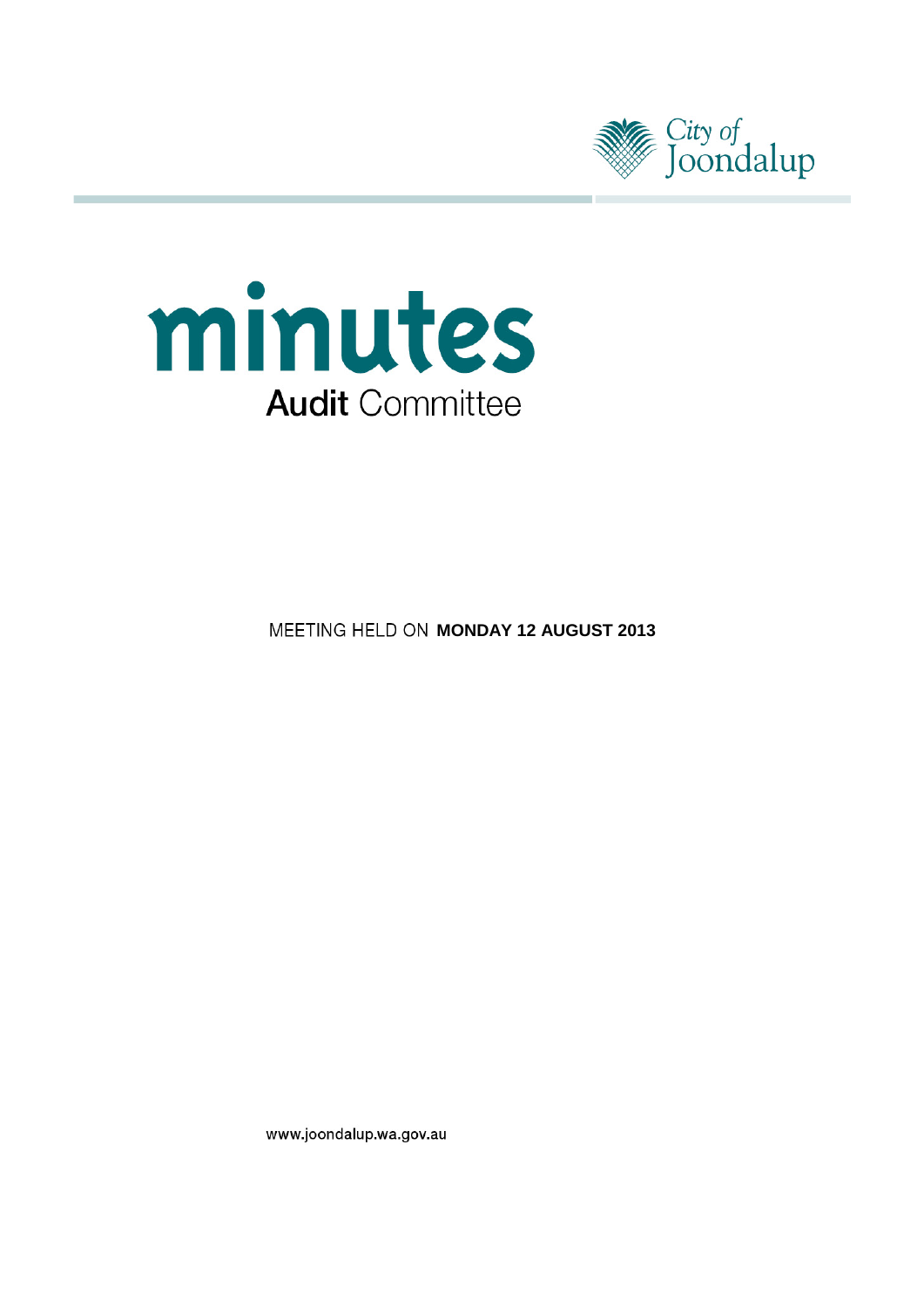# **TABLE OF CONTENTS**

| Item No.       | <b>Title</b>                                                                                                                      | Page No. |
|----------------|-----------------------------------------------------------------------------------------------------------------------------------|----------|
|                | Declaration of Opening                                                                                                            | 3        |
|                | Apologies/Leave of absence                                                                                                        | 3        |
|                | <b>Confirmation of Minutes</b>                                                                                                    | 4        |
|                | Announcements by the Presiding Member without discussion                                                                          | 4        |
|                | Declarations of Interest                                                                                                          | 5        |
|                | Identification of matters for which the meeting may sit behind<br>closed doors                                                    | 5        |
|                | Consideration of change to order of business                                                                                      | 5        |
|                | Petitions and deputations                                                                                                         | 5        |
|                | Reports                                                                                                                           | 6        |
| 3              | Amendments to Local Government (Audit) Regulations -<br>[49586]                                                                   | 6/18     |
| 1              | Half Yearly Report - Contract Extensions - 1 January 2013-<br>30 June 2013 - [07032]                                              | 11       |
| $\overline{2}$ | External Member to Audit Committee - [50068]                                                                                      | 14       |
| 3              | Amendments to Local Government (Audit) Regulations -<br>[49586]                                                                   | 18/6     |
| 4              | Executive and Risk Services Program 2013-14 - [49586]                                                                             | 19       |
| 5              | Draft Risk Management Policy and Framework – [49586]                                                                              | 22       |
| 6              | Confidential<br>- Chief<br>Officer's<br>Executive<br>Credit<br>Card<br>Expenditure for the quarter ended 31 March 2013) – [09882] | 28       |
| 7              | Confidential - Chief<br>Executive<br>Officer's<br>Credit<br>Card<br>Expenditure for the quarter ended 30 June 2013 - [09882]      | 29       |
| 8              | Half yearly report write off of monies (1 January 2013-<br>30 June 2013) - [07032]                                                | 30       |
|                | Motions of which previous notice has been given                                                                                   | 34       |
|                | Requests for Reports for future consideration                                                                                     | 34       |
|                | Closure                                                                                                                           | 34       |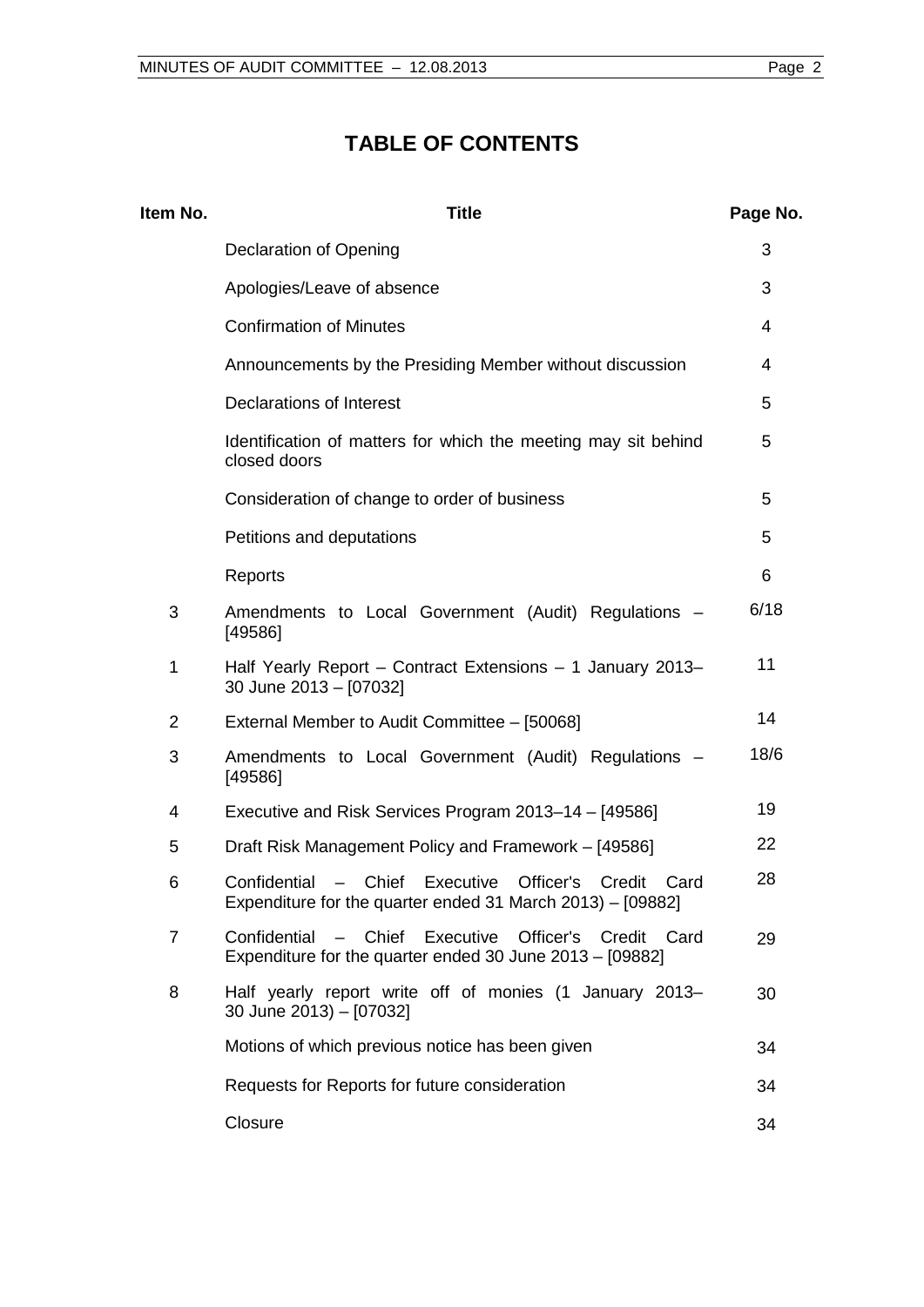# **CITY OF JOONDALUP**

### **MINUTES OF THE AUDIT COMMITTEE MEETING HELD IN CONFERENCE ROOM 2, JOONDALUP CIVIC CENTRE, BOAS AVENUE, JOONDALUP ON MONDAY 12 AUGUST 2013.**

### **ATTENDANCE**

### **Committee Members:**

| Cr Tom McLean, JP<br>Mayor Troy Pickard                 | <b>Presiding Member</b>        |
|---------------------------------------------------------|--------------------------------|
| Cr Geoff Amphlett, JP<br>Cr Brian Corr<br>Cr Sam Thomas | <b>Deputy Presiding Member</b> |

### **Officers:**

| <b>Chief Executive Officer</b>             | absent from 6.21pm until 6.23pm |
|--------------------------------------------|---------------------------------|
| <b>Director Corporate Services</b>         |                                 |
| <b>Manager Governance</b>                  |                                 |
| Acting Manager Executive and Risk Services |                                 |
| <b>Internal Auditor</b>                    |                                 |
| Governance Coordinator                     |                                 |
| Governance Officer                         |                                 |
|                                            |                                 |

### **Guest:**

| Mr Patrick Warr | <b>Audit Partner, Grant Thornton</b> | until 6.21pm |
|-----------------|--------------------------------------|--------------|
|-----------------|--------------------------------------|--------------|

### <span id="page-2-0"></span>**DECLARATION OF OPENING**

The Presiding Member declared the meeting open at 6.02pm.

### <span id="page-2-1"></span>**APOLOGIES/LEAVE OF ABSENCE**

### **Apology**

Cr Christine Hamilton-Prime.

### **Leave of Absence previously approved**

| Cr Russ Fishwick, JP | 12 August to 16 August 2013 inclusive. |
|----------------------|----------------------------------------|
| Cr Teresa Ritchie    | 12 August to 16 August 2013 inclusive. |
| Cr Brian Corr        | 13 August to 17 August 2013 inclusive. |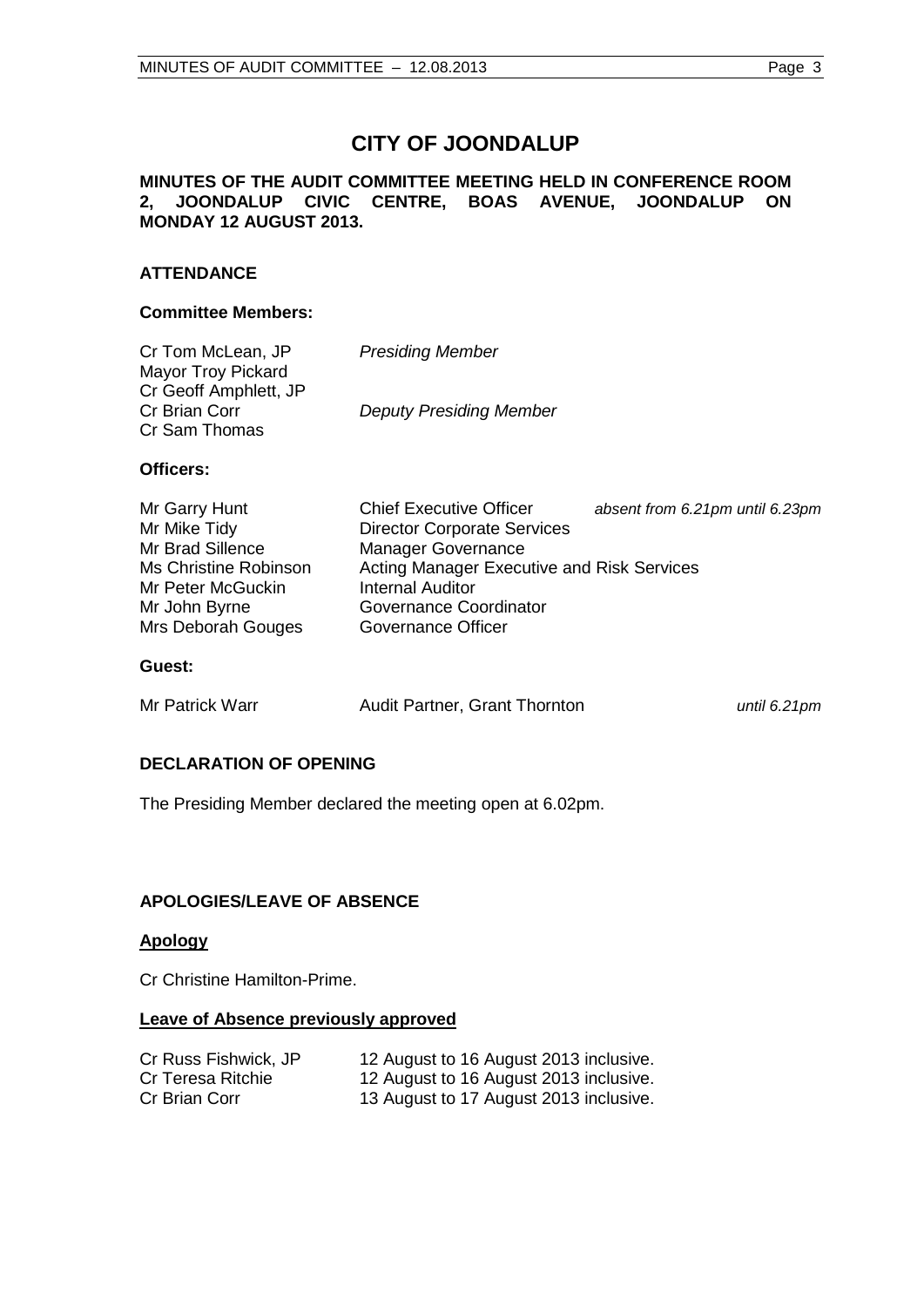### <span id="page-3-0"></span>**CONFIRMATION OF MINUTES**

### MINUTES OF THE AUDIT COMMITTEE HELD 18 MARCH 2013

### **MOVED Cr Thomas, SECONDED Cr Amphlett that the minutes of the meeting of the Audit Committee held on 18 March 2013 be confirmed as a true and correct record.**

### **The Motion was Put and CARRIED (5/0) CARRIED (5/0)**

**In favour of the Motion:** Cr McLean, Mayor Pickard, Crs Amphlett, Corr and Thomas.

### MINUTES OF THE SPECIAL AUDIT COMMITTEE HELD 15 MAY 2013

**MOVED Cr Amphlett, SECONDED Mayor Pickard that the minutes of the special meeting of the Audit Committee held on 15 May 2013 be confirmed as a true and correct record.**

### **The Motion was Put and CARRIED (5/0)**

**In favour of the Motion:** Cr McLean, Mayor Pickard, Crs Amphlett, Corr and Thomas.

### MINUTES OF THE AUDIT COMMITTEE HELD 10 JUNE 2013

**MOVED Mayor Pickard, SECONDED Cr Thomas that the minutes of the meeting of the Audit Committee held on 10 June 2013 be confirmed as a true and correct record.**

### **The Motion was Put and CARRIED (5/0)**

**In favour of the Motion:** Cr McLean, Mayor Pickard, Crs Amphlett, Corr and Thomas.

### <span id="page-3-1"></span>**ANNOUNCEMENTS BY THE PRESIDING MEMBER WITHOUT DISCUSSION**

Nil.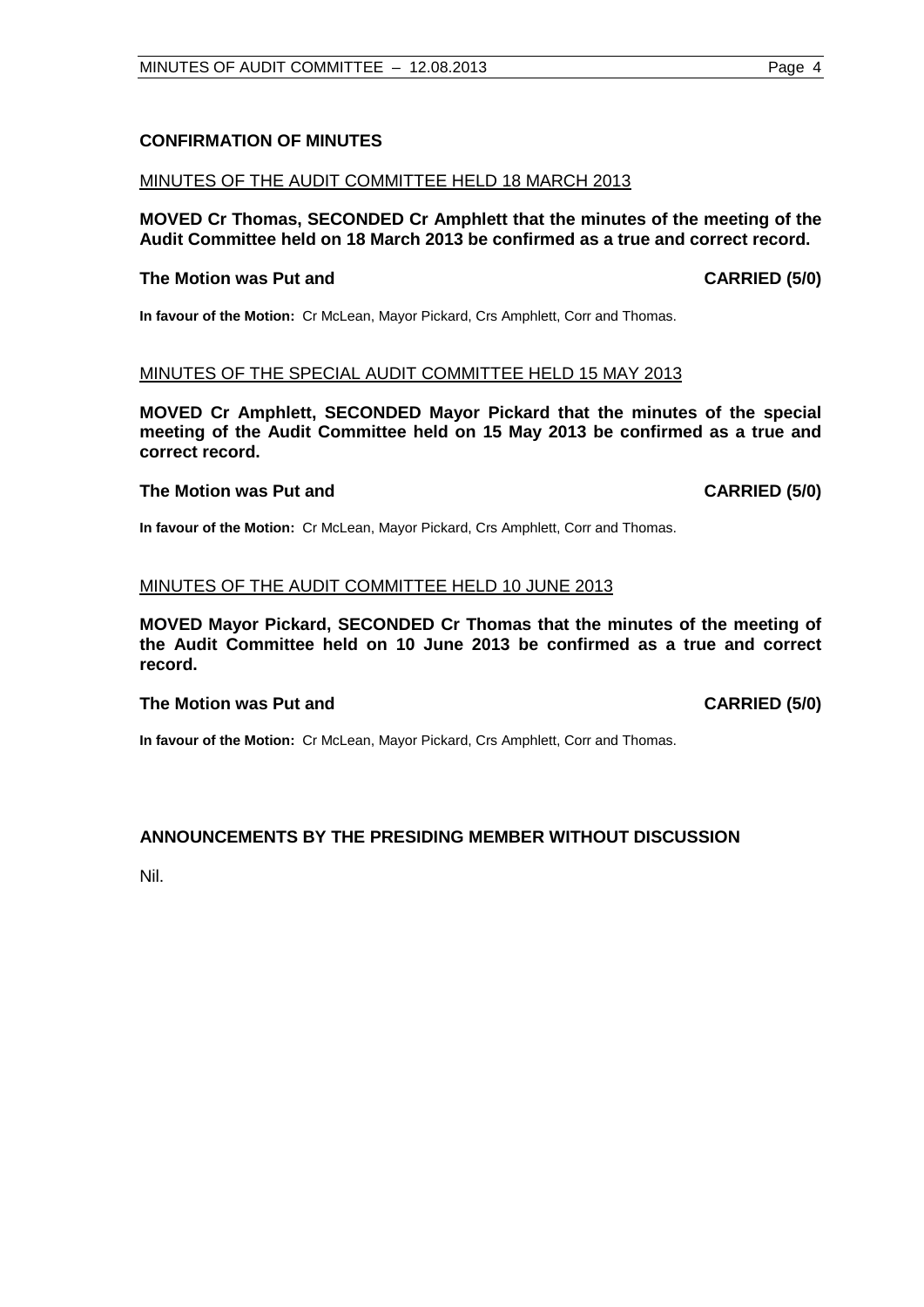### <span id="page-4-0"></span>**DECLARATIONS OF INTEREST**

### **Disclosure of interest affecting impartiality**

Elected Members (in accordance with Regulation 11 of the *Local Government [Rules of Conduct] Regulations 2007)* and employees (in accordance with the Code of Conduct) are required to declare any interest that may affect their impartiality in considering a matter. This declaration does not restrict any right to participate in or be present during the decision-making process. The Elected Member/employee is also encouraged to disclose the nature of the interest.

| <b>Name/Position</b>      | Mr Garry Hunt, Chief Executive Officer.                         |
|---------------------------|-----------------------------------------------------------------|
| <b>Item No./Subject</b>   | Item 6 - Confidential Report - Chief Executive Officer's Credit |
|                           | Card Expenditure for the quarter ended 31 March 2013.           |
| <b>Nature of interest</b> | Interest that may affect impartiality.                          |
| <b>Extent of Interest</b> | The Chief Executive Officer is the card holder.                 |

| <b>Name/Position</b>      | Mr Garry Hunt, Chief Executive Officer.                         |
|---------------------------|-----------------------------------------------------------------|
| Item No./Subject          | Item 7 - Confidential Report - Chief Executive Officer's Credit |
|                           | Card Expenditure for the quarter ended 30 June 2013.            |
| <b>Nature of interest</b> | Interest that may affect impartiality.                          |
| <b>Extent of Interest</b> | The Chief Executive Officer is the card holder.                 |

### <span id="page-4-1"></span>**IDENTIFICATION OF MATTERS FOR WHICH THE MEETING MAY SIT BEHIND CLOSED DOORS**

In accordance with Clause 76 of the City's *Standing Orders Local Law 2005*, this meeting was not open to the public.

### <span id="page-4-2"></span>**CONSIDERATION OF CHANGE TO ORDER OF BUSINESS**

CONSIDERATION OF CHANGE TO ORDER OF BUSINESS - [02154]

**MOVED Mayor Pickard, SECONDED Cr Amphlett that the Audit Committee suspends clause 14(4) of the City's** *Standing Orders Local Law 2005* **– Order of Business, to allow the items of business to be considered out of sequence as they are listed on the agenda, dealing with:**

**Item 3 Amendments to Local Government (Audit) Regulations 1996,**

**prior to consideration of Item 1 – Half Yearly Report - Contract Extensions – 1 January 2013–30 June 2013.**

#### **The Motion was Put and CARRIED (5/0)**

**In favour of the Motion:** Cr McLean, Mayor Pickard, Crs Amphlett, Corr and Thomas.

### <span id="page-4-3"></span>**PETITIONS AND DEPUTATIONS**

Mr Patrick Warr, Audit Partner, Grant Thornton presented on the 2013 Audit Plan for the City of Joondalup.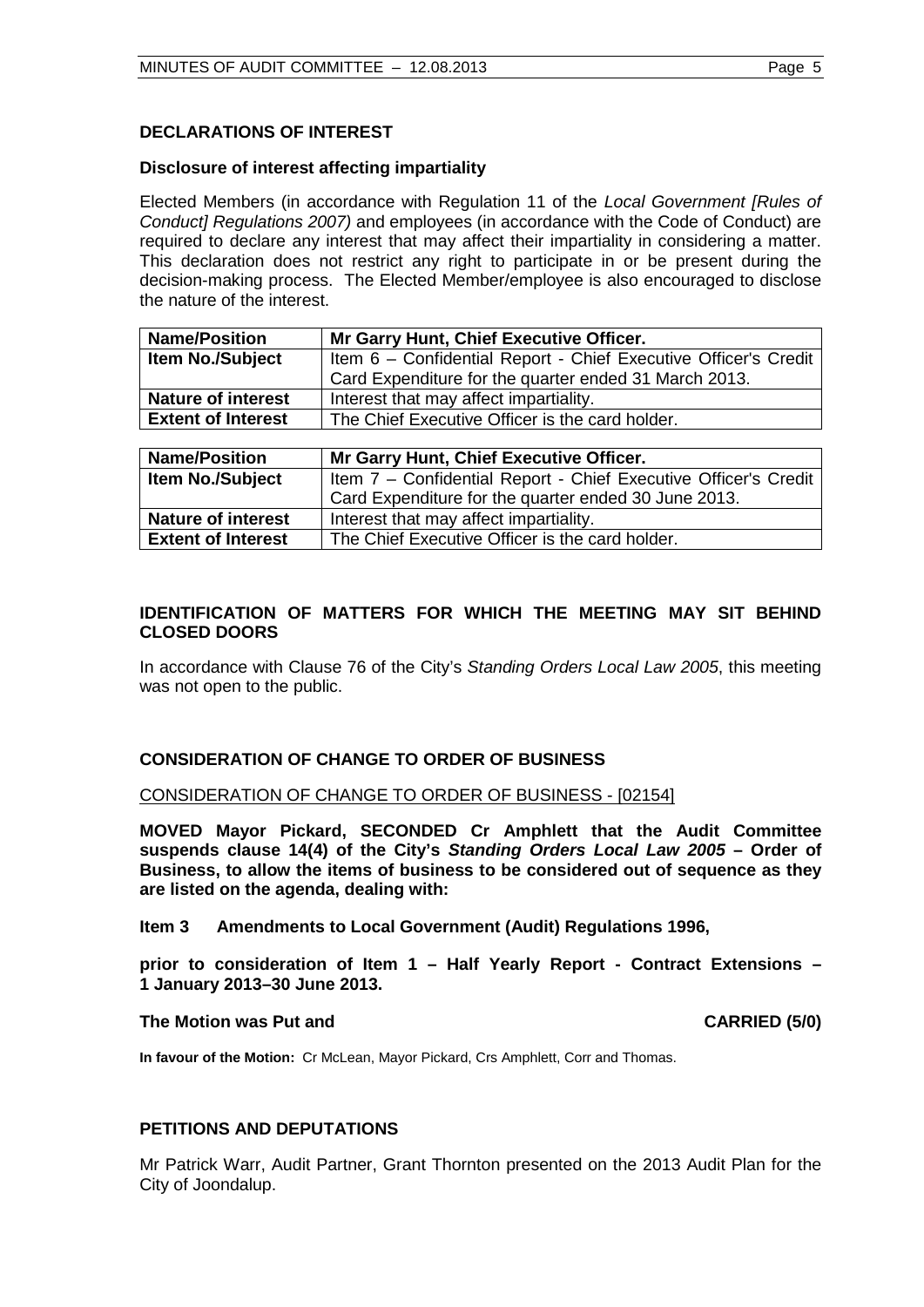<span id="page-5-0"></span>**REPORTS**

# <span id="page-5-1"></span>**ITEM 3 AMENDMENTS TO LOCAL GOVERNMENT (AUDIT) REGULATIONS 1996**

| <b>WARD</b>                           | All                                                                                                                                                    |
|---------------------------------------|--------------------------------------------------------------------------------------------------------------------------------------------------------|
| <b>RESPONSIBLE</b><br><b>DIRECTOR</b> | Mr Garry Hunt<br>Office of the CEO                                                                                                                     |
| <b>FILE NUMBER</b>                    | 49586, 101515                                                                                                                                          |
| <b>ATTACHMENTS</b>                    | Nil.                                                                                                                                                   |
| <b>AUTHORITY / DISCRETION</b>         | Information – includes items provided to Council for<br>information purposes only that do not require a decision<br>of Council (that is for 'noting'). |

### **PURPOSE**

For the Audit Committee to be provided with details on amendments made to the *Local Government (Audit) Regulations 1996.* 

### **EXECUTIVE SUMMARY**

The amendments extend the responsibilities of local government Audit Committees and the Chief Executive Officer, as well as requiring the inclusion of an additional statement in the report by the auditor in regard to the asset consumption ratio and asset renewal funding ratio.

The amendments to the *Local Government (Audit) Regulations 1996* require the following:

- 1 A local government's Chief Executive Officer to review, at least once every two years, the appropriateness and effectiveness of the local government's systems and procedures in regard to risk management, internal control and legislative compliance. The results of that review are to be reported to the local government's Audit Committee for their consideration.
- 2 That the auditor form an opinion as to whether the asset consumption ratio and the asset renewal funding ratio included in the annual financial report are supported by verifiable information and reasonable assumptions.

*It is recommended that the Audit Committee NOTES the amendments to the Local Government (Audit) Regulations 1996.*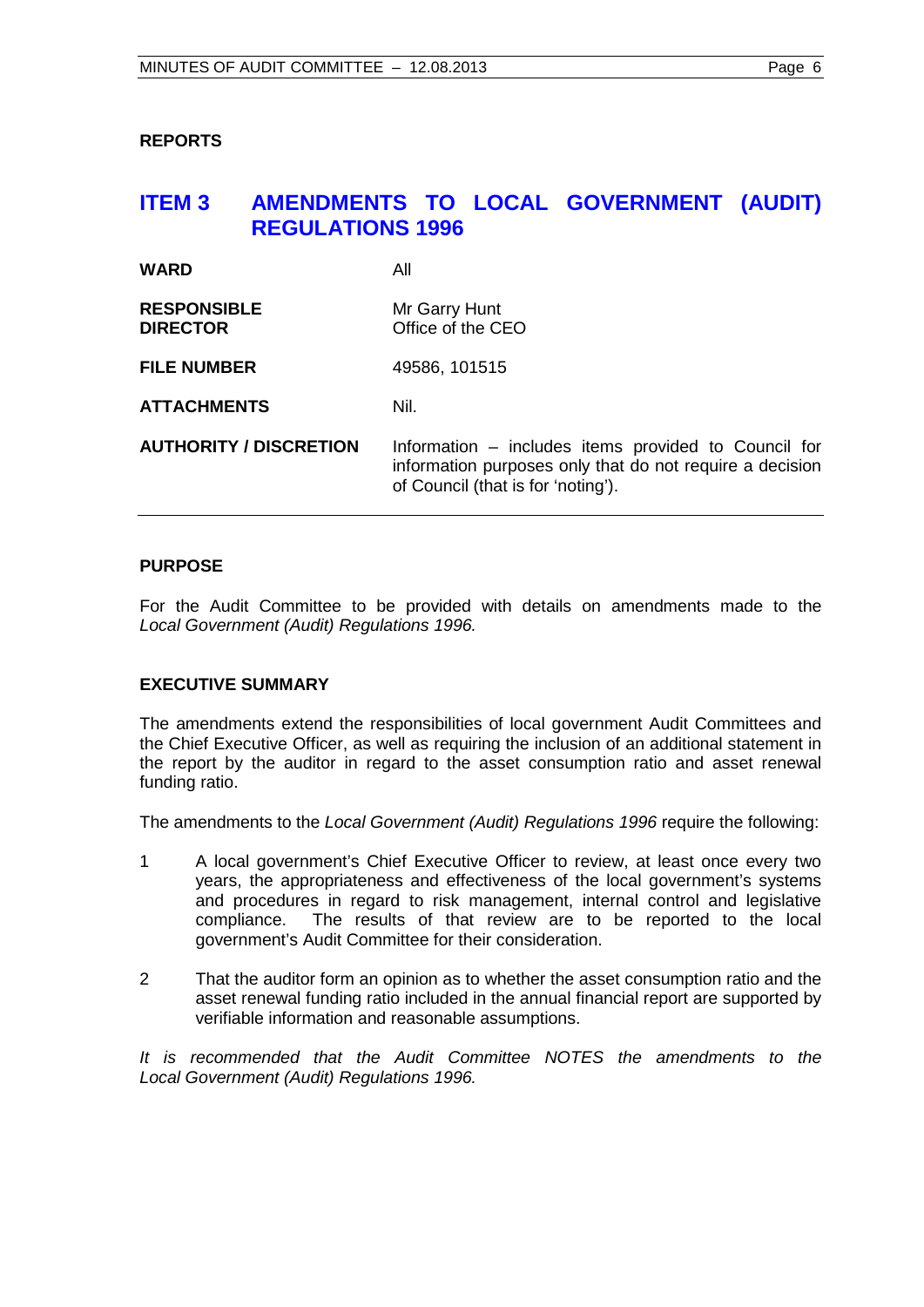### **BACKGROUND**

The *Local Government (Audit) Regulations 1996* prescribe the requirements for local government authorities in relation to the engagement of auditors, the annual compliance audit return and the functions of the audit committee.

The Department of Local Government released the following circulars:

- Circular No. 05-2013 in February 2013 advising local government authorities of amendments to the *Local Government (Audit) Regulations 1996*. The amendments were gazetted on 8 February 2013 and came into effect on 9 February 2013.
- Circular No. 14-2013 in June 2013 advising local government authorities of amendments to the *Local Government (Financial Management) Regulations 1996* and a further amendment to the *Local Government (Audit) Regulations 1996*. The amendments were gazetted on 21 June 2013 and came into effect on 22 June 2013.

The February 2013 amendments extend the responsibilities of audit committees and chief executive officers of local government authorities in relation to the reviewing and reporting of the local government's systems and procedures in regard to risk management, internal control and legislative compliance.

The June 2013 amendments follow the introduction in 2012 of more meaningful financial ratios which took effect for the financial statements for the year ending 30 June 2013.

### **DETAILS**

### February 2013 Amendments

These amendments relate to extending regulation 16, functions of an audit committee, and inserting a new regulation 17, review of certain systems and procedures by a CEO. The amendments are detailed as follows:

*Regulation 16 – Functions of Audit Committee*

Regulations 16(a) and 16(b) in relation to the Audit Committee providing assistance to the local government remain unchanged. A new section 16(c) has been inserted and states as follows:

*16 Audit committee, functions of*

*An audit committee –*

- *(c) is to review a report given to it by the CEO under regulation 17(3) (the CEO's report) and is to –*
	- *(i) report to the council the results of that review; and*
	- *(ii) give a copy of the CEO's report to the council.*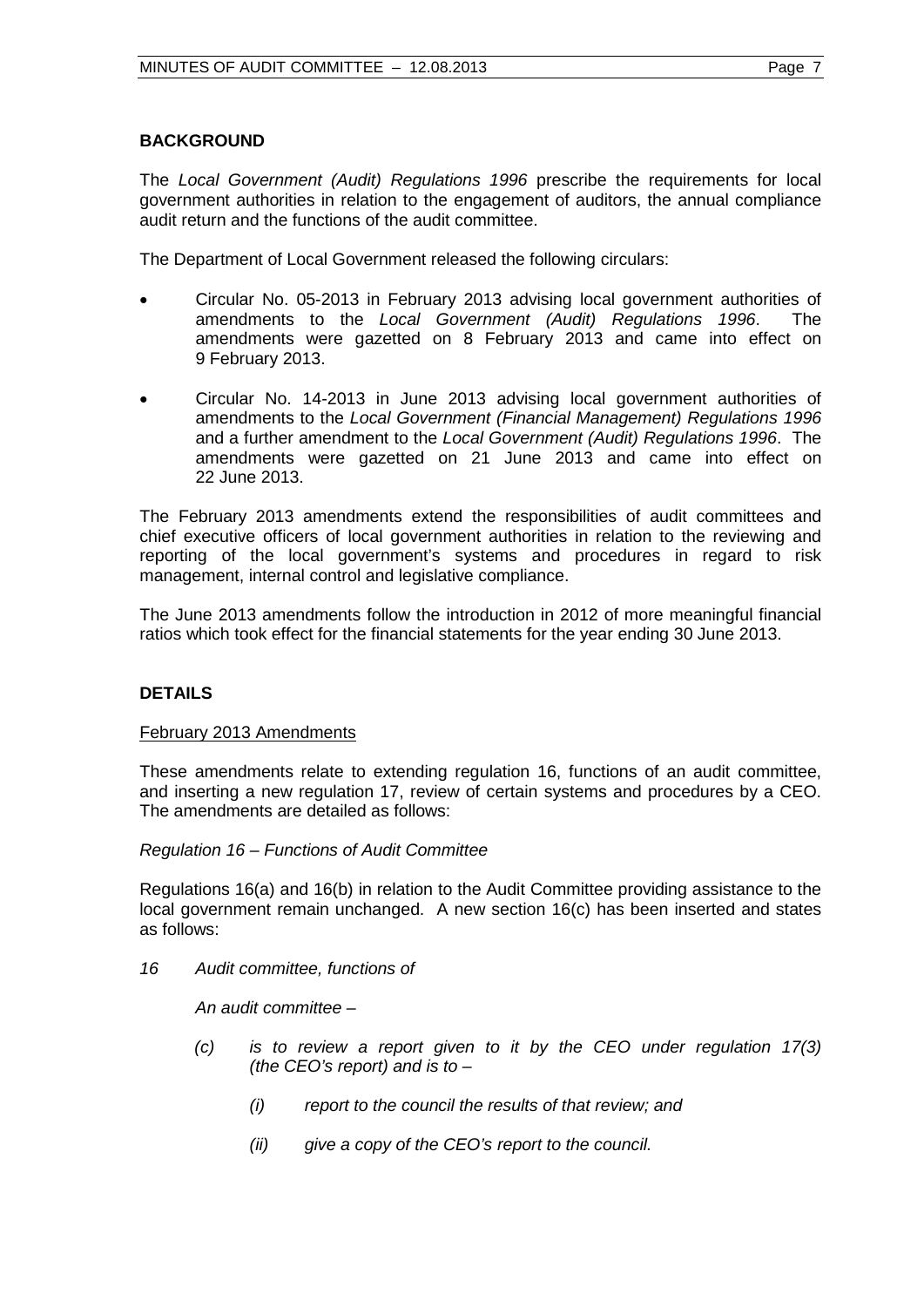*Regulation 17 – CEO to review certain systems and procedures*

A new regulation 17 has been inserted and states as follows:

- *17 CEO to review certain systems and procedures*
	- *(1) The CEO is to review the appropriateness and effectiveness of a local government's systems and procedures in relation to –*
		- *(a) risk management; and*
		- *(b) internal controls; and*
		- *(c) legislative compliance.*
	- *(2) The review may relate to any or all of the matters referred to in subregulation (1)(a), (b) and (c), but each of those matters is to be the subject of a review at least once every 2 calendar years.*
	- *(3) The CEO is to report to the audit committee the results of that review.*

The Department of Local Government and Communities is preparing a guideline to provide more detail to assist local government authorities and audit committees as to what falls within the terms 'risk management', 'internal control' and 'legislative compliance'. The draft guideline is currently in the final stages of review and a circular will be issued to advise of its release.

### June 2013 Amendments

These amendments relate to extending regulation 10, report by auditor, to include an additional clause which states as follows:

- *10 Report by auditor*
	- *(3) The report is to include –*
		- *(e) the opinion of the auditor as to whether or not the following financial ratios included in the annual financial report are supported by verifiable information and reasonable assumptions –*
			- *(i) The asset consumption ratio; and*
			- *(ii) The asset renewal funding ratio.*

The changes to the *Local Government (Financial Management) Regulations 1996* simplify and clarify a number of terms including clause 50 relating to the asset consumption ratio and the asset renewal funding ratio. The changes to the *Local Government (Audit) Regulations 1996* requires that the auditor form an opinion as to whether these ratios included in the annual financial report are supported by verifiable information and reasonable assumptions.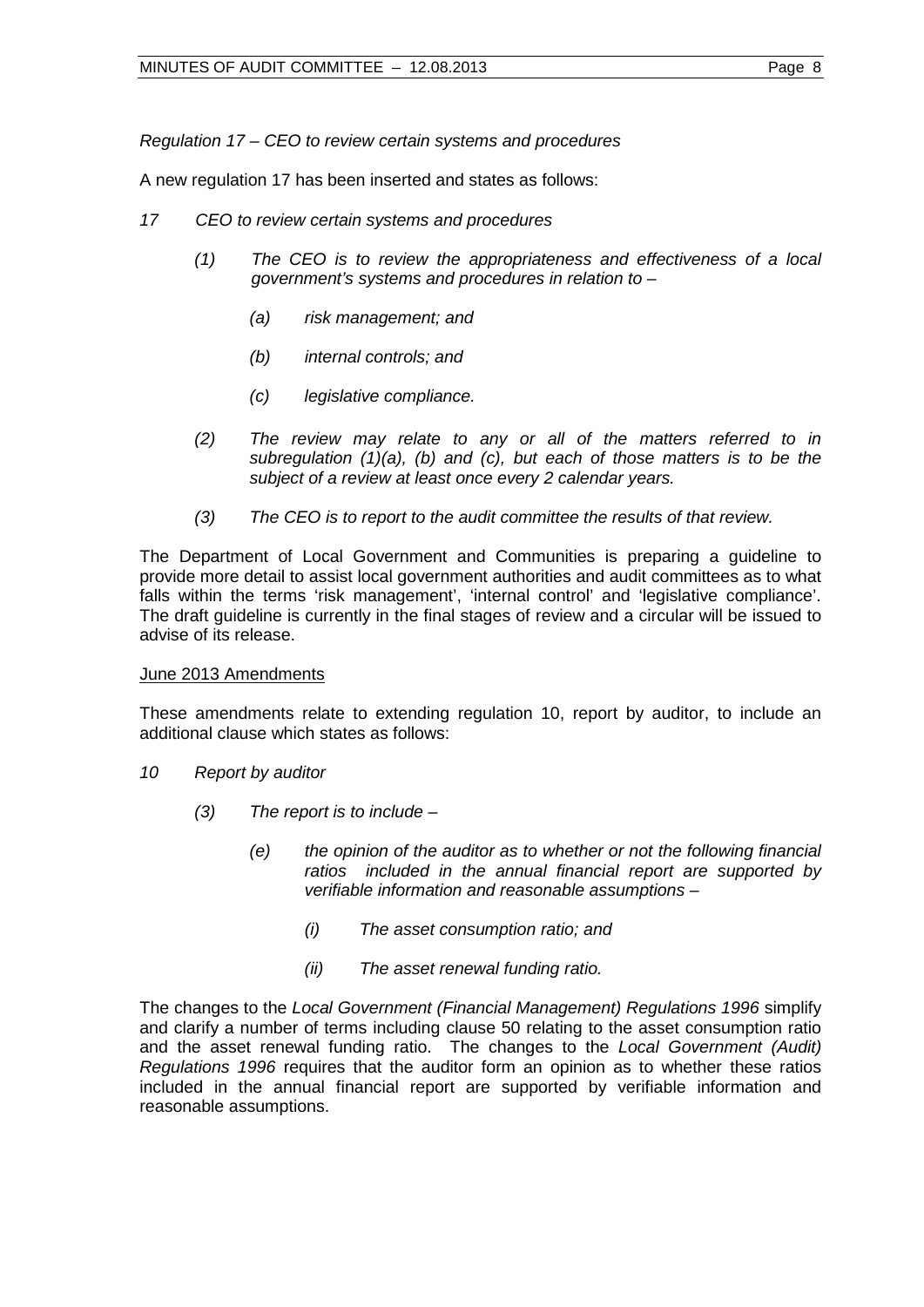### **Legislation / Strategic Community Plan / policy implications**

| Legislation | Local Government (Audit) Regulations 1996.          |  |  |
|-------------|-----------------------------------------------------|--|--|
|             | Local Government (Financial Management) Regulations |  |  |
|             | 1996.                                               |  |  |

### **Strategic Community Plan**

| Key theme                   | Governance and Leadership.                                                                                      |
|-----------------------------|-----------------------------------------------------------------------------------------------------------------|
| <b>Objective</b>            | Corporate capacity.                                                                                             |
| <b>Strategic initiative</b> | Demonstrate accountability through robust reporting that<br>is relevant and easily accessible by the community. |
| <b>Policy</b>               | Not applicable.                                                                                                 |

### **Risk management considerations**

The amendments to the *Local Government (Audit) Regulations 1996* will enhance the reporting of the City's approach to managing risk with increased transparency and involvement for the Elected Members.

### **Financial/budget implications**

Not applicable.

### **Regional significance**

Not applicable.

### **Sustainability implications**

Not applicable.

### **Consultation**

Not applicable.

### **COMMENT**

The City has been undertaking a review of its risk profile in order to identify areas where awareness of risk can be enhanced and a positive risk culture promoted and embedded throughout its operations, which the amendments to the *Local Government (Audit) Regulations 1996* will assist in. The amendments will also increase the involvement for Elected Members with improved transparency, accountability and reporting on risk management, internal control, legislative compliance, asset consumption ratios and asset renewal funding ratios.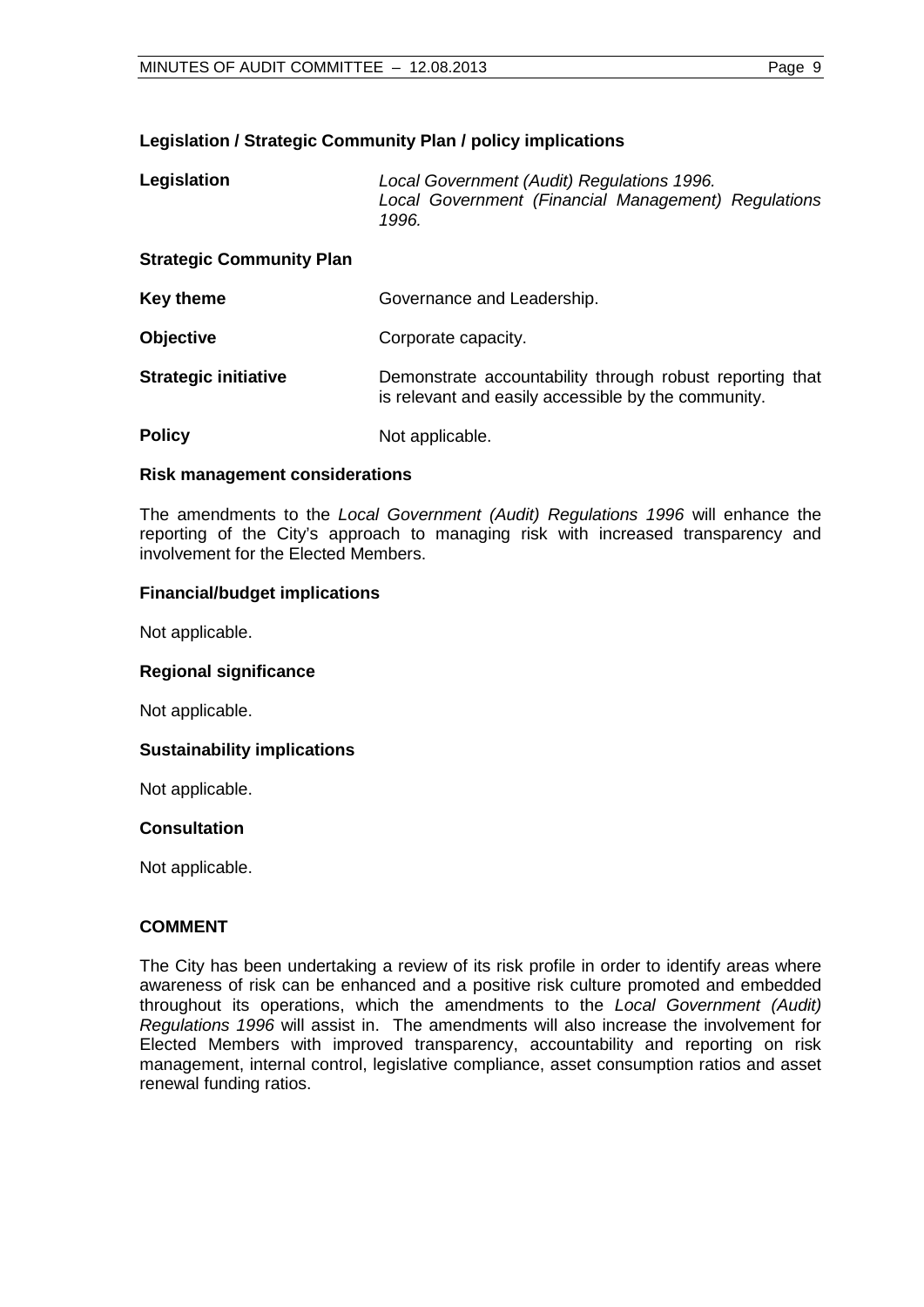### **VOTING REQUIREMENTS**

Simple Majority.

### **MOVED Cr Amphlett, SECONDED Cr Thomas that the Audit Committee NOTES the amendments to the Local Government (Audit) Regulations 1996.**

### The Motion was Put and **CARRIED** (5/0)

**In favour of the Motion:** Cr McLean, Mayor Pickard, Crs Amphlett, Corr and Thomas.

*Mr Patrick Warr and the Chief Executive Officer left the room, the time being 6.21pm.*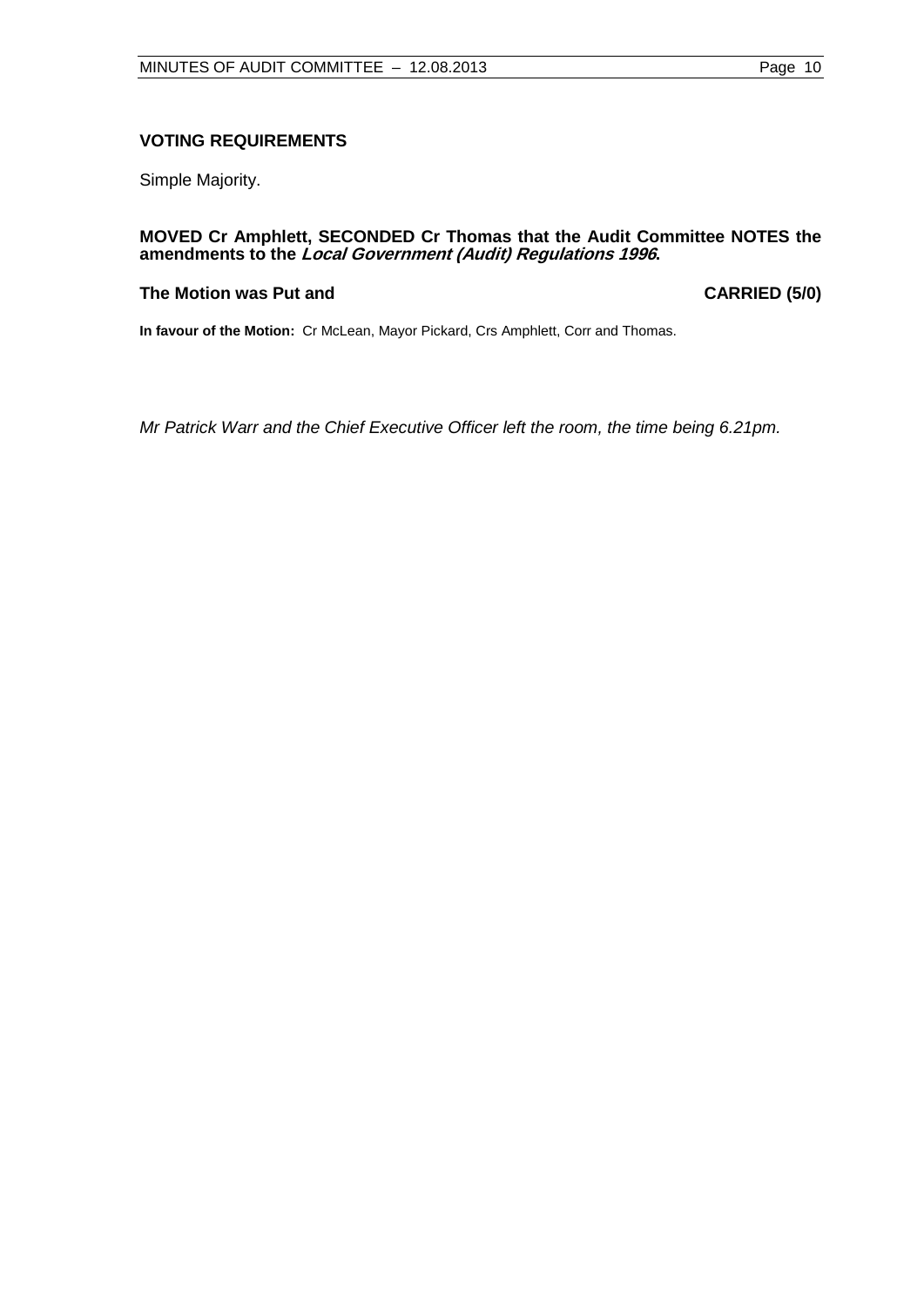*The Chief Executive Officer returned to the Room, the time being 6.23pm.* 

# <span id="page-10-0"></span>**ITEM 1 HALF YEARLY REPORT – CONTRACT EXTENSIONS – 1 JANUARY 2013– 30 JUNE 2013**

| WARD                                  | All                                                                                                                                                    |                                    |
|---------------------------------------|--------------------------------------------------------------------------------------------------------------------------------------------------------|------------------------------------|
| <b>RESPONSIBLE</b><br><b>DIRECTOR</b> | Mr Mike Tidy<br><b>Corporate Services</b>                                                                                                              |                                    |
| <b>FILE NUMBER</b>                    | 07032                                                                                                                                                  |                                    |
| <b>ATTACHMENTS</b>                    | Attachment 1                                                                                                                                           | <b>Contract Expenditure Report</b> |
| <b>AUTHORITY / DISCRETION</b>         | Information – includes items provided to Council for<br>information purposes only that do not require a decision<br>of Council (that is for 'noting'). |                                    |

### **PURPOSE**

For the Audit Committee to be provided with details of contracts extended by the Chief Executive Officer between 1 January 2013 and 30 June 2013.

### **EXECUTIVE SUMMARY**

The schedule of contracts extended by the Chief Executive Officer during the half-year ended on 30 June 2013 is provided in Attachment 1.

*It is recommended that the Audit Committee NOTES the contracts extended by the Chief Executive Officer during the period 1 January 2013–30 June 2013, as detailed in Attachment 1 to this Report.*

### **BACKGROUND**

At its meeting held on 1 November 2005 (Item CJ231-11/05 refers), Council resolved that a half-yearly report be prepared for the Audit Committee detailing contracts that were originally approved by Council and have subsequently been extended by the Chief Executive Officer.

### **DETAILS**

Council has delegated to the Chief Executive Officer the authority to approve all contract extensions on tenders approved by Council subject to a report to the Audit Committee being prepared on a half-yearly basis providing details of those contracts extended.

During the period 1 January 2013–30 June 2013 seven contracts were extended.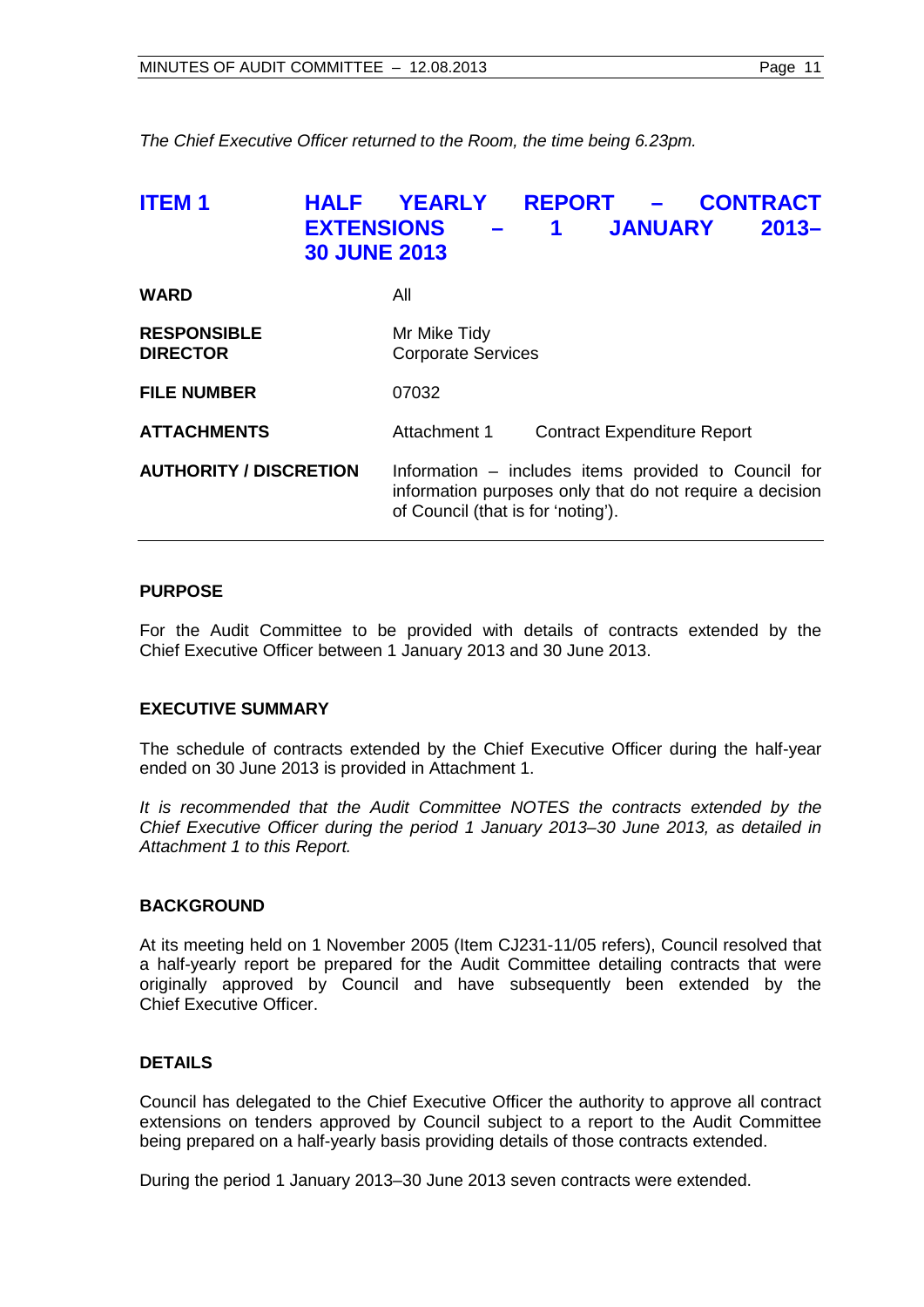### **Issues and options considered**

The option to extend the contracts by the Chief Executive Officer is required to maintain continuity of the applicable services to the City.

### **Legislation / Strategic Community Plan / policy implications**

**Legislation** The City's legal advice is that under section 5.41(d) of the *Local Government Act 1995* the Chief Executive Officer may be delegated the power to extend a contract  $$ provided the Chief Executive Officer does not extend the contract beyond the "total term of the contract" specified by the Council in the resolution.

### **Strategic Community Plan**

| Key theme                   | Governance and Leadership.                                                                                      |
|-----------------------------|-----------------------------------------------------------------------------------------------------------------|
| <b>Objective</b>            | Corporate capacity.                                                                                             |
| <b>Strategic initiative</b> | Demonstrate accountability through robust reporting that<br>is relevant and easily accessible by the community. |
| <b>Policy</b>               | Not applicable.                                                                                                 |

### **Risk management considerations**

The delegated authority to extend contracts is limited to the original terms and conditions approved by resolution of Council when the tender was first awarded.

### **Financial/budget implications**

In accordance with each individual contract and approved budget limits.

### **Regional significance**

Not applicable.

### **Sustainability implications**

Not applicable.

### **Consultation**

Not applicable.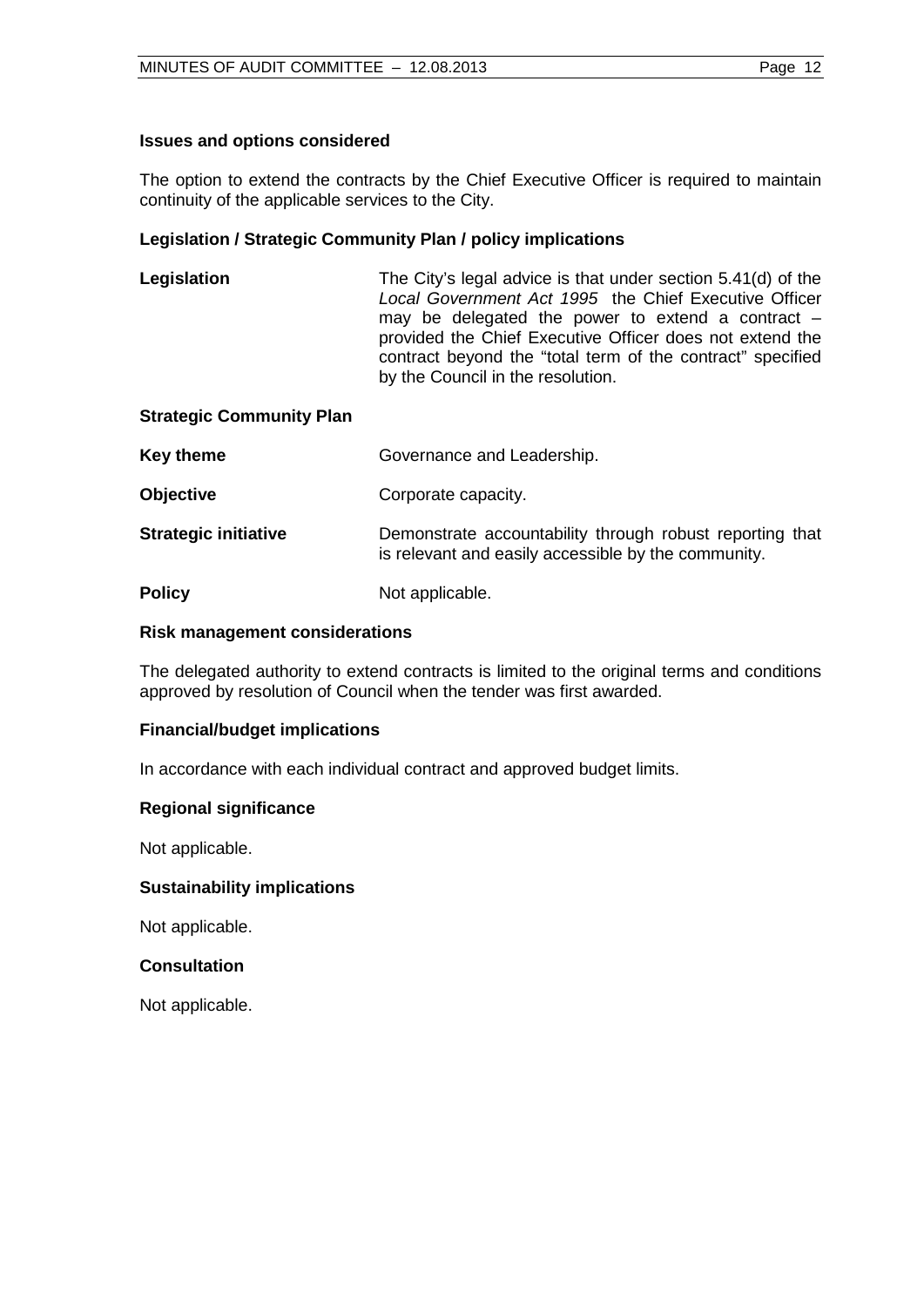### **COMMENT**

This report provides the Audit Committee with details of contracts originally approved by Council or by the Chief Executive Officer under delegated authority, which have subsequently been extended by the Chief Executive Officer during the period from 1 January 2013 to 30 June 2013.

### **VOTING REQUIREMENTS**

Simple Majority.

**MOVED Cr Amphlett, SECONDED Mayor Pickard that the Audit Committee NOTES the contracts extended by the Chief Executive Officer during the period 1 January 2013–30 June 2013, as detailed in Attachment 1 to this Report.**

### The Motion was Put and **CARRIED** (5/0)

**In favour of the Motion:** Cr McLean, Mayor Pickard, Crs Amphlett, Corr and Thomas.

*Appendix 1 refers*

<span id="page-12-0"></span>*To access this attachment on electronic document, click he[re: Attach1agnAUDIT130812.pdf](http://www.joondalup.wa.gov.au/files/committees/AUDT/2013/Attach1agnAUDIT130812.pdf)*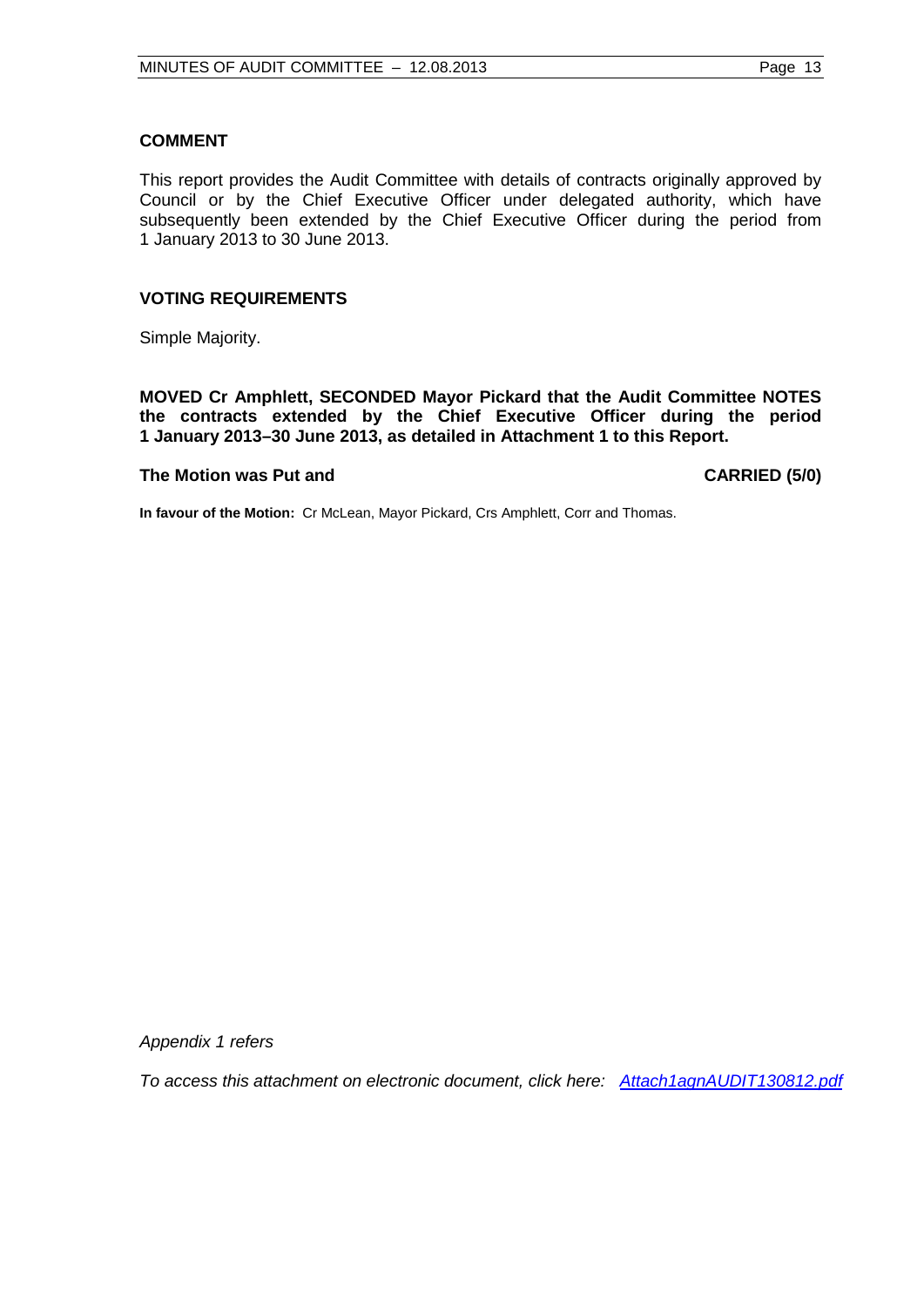# **ITEM 2 EXTERNAL MEMBER TO AUDIT COMMITTEE**

| <b>WARD</b>                           | All                                                                                                                                                                                                 |
|---------------------------------------|-----------------------------------------------------------------------------------------------------------------------------------------------------------------------------------------------------|
| <b>RESPONSIBLE</b><br><b>DIRECTOR</b> | Mr Jamie Parry<br>Governance and Strategy                                                                                                                                                           |
| <b>FILE NUMBER</b>                    | 50068, 101515                                                                                                                                                                                       |
| <b>ATTACHMENTS</b>                    | Nil.                                                                                                                                                                                                |
| <b>AUTHORITY / DISCRETION</b>         | Executive - The substantial direction setting<br>and<br>oversight role of Council, such as adopting plans and<br>reports, accepting tenders, directing operations, setting<br>and amending budgets. |

### **PURPOSE**

For Council to consider its options regarding the appointment of an external member to the Audit Committee.

### **EXECUTIVE SUMMARY**

The previous external member to the Audit Committee resigned effective 10 January 2013. At its meeting held on 16 April 2013 (CJ057-04/13 refers), Council resolved to call for expressions of interest to fill the position of external member to the Audit Committee.

The expressions of interest process commenced on Thursday 16 May 2013 and concluded on Monday 3 June 2013. No submissions were received.

It is therefore recommended that Council reconsider appointing an external member to the Audit Committee following the local government elections to be held in October 2013.

### **BACKGROUND**

The Audit Committee was established by Council at its meeting held on 14 March 2000 (CJ042-03/00 refers). The purpose of the committee is to oversee the internal and external audit, risk management and compliance functions of the City.

Membership of the Audit Committee comprises the Mayor; one Councillor from each Ward; and an external member. The previous external member, Mr Cowin, was first appointed as the external member to the Audit Committee by Council at its meeting held on 17 February 2009 (C06-02/09 refers) and subsequently re-appointed to the role following the 2011 local government elections by Council, at its meeting held on 3 November 2011 (JSC2-11/11 refers).

Mr Cowin submitted his resignation from the Audit Committee in a letter dated 10 January 2013, as he was relocating interstate.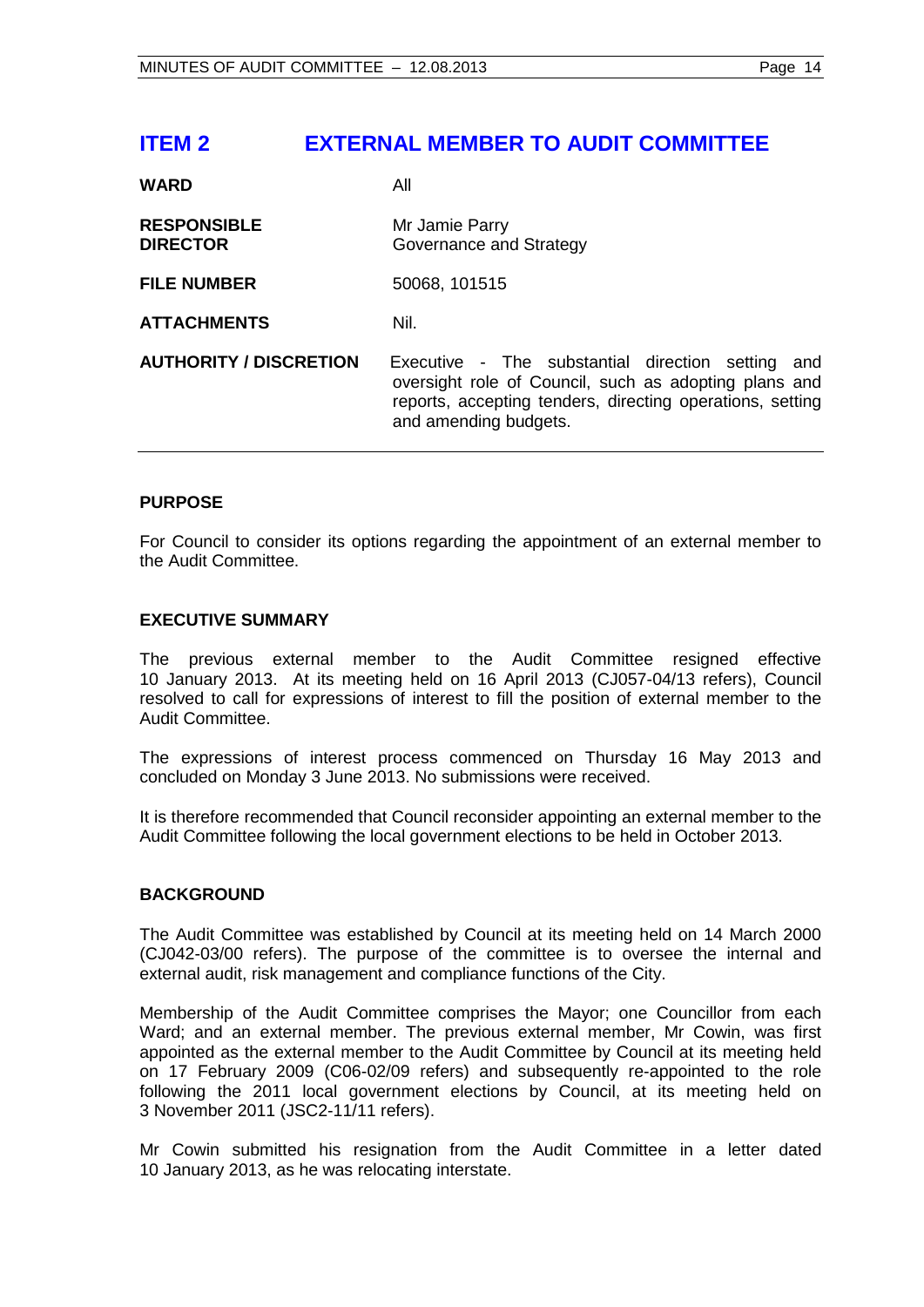The Audit Committee and subsequently Council considered the issue of appointing a replacement external member. At its meeting held on 16 April 2013 (CJ057-04/13 refers), Council resolved to call for expressions of interest to fill the position of external member to the Audit Committee.

### **DETAILS**

The expressions of interest process was commenced on Thursday 16 May 2013 and concluded on Monday 3 June 2013, with the following activities undertaken to encourage expressions of interest:

- Advertisement placed in the *Joondalup Weekender*.
- Email distributed to CPA Australia and the Institute of Chartered Accountants, requesting they inform their members of the opportunity.
- Public notice placed on the City's website directing interested applicants to an information pack developed for prospective members.
- Development of an online form to simplify the expression of interest process.

Despite the City undertaking both a community based advertising approach, as well as a targeted approach of finance professionals, no submissions were received and no enquiries were received by City officers regarding the external member vacancy.

### **Issues and options considered**

The Council now needs to consider whether or not to re-advertise the external member position on the committee; leave the committee position vacant until after the 2013 local government elections; or amend the composition of the Audit Committee by removing the position of external member.

Any appointment to the vacant position will expire in October 2013, with the option open to Council at that time to re-appoint the same person or alternatively re-commence the appointment process. The Audit Committee has only one more scheduled meeting prior to the elections in October 2013.

Council can either:

- re-advertise expressions of interest for the position of external member of the Audit Committee for a term to expire in October 2013
- leave the position of external member of the Audit Committee vacant and reconsider an appointment after the October 2013 local government elections or
- amend the composition of the Audit Committee and remove the position of external member.

Should Council opt to remove the external member position from the committee, it would need to amend the Audit Committee Charter.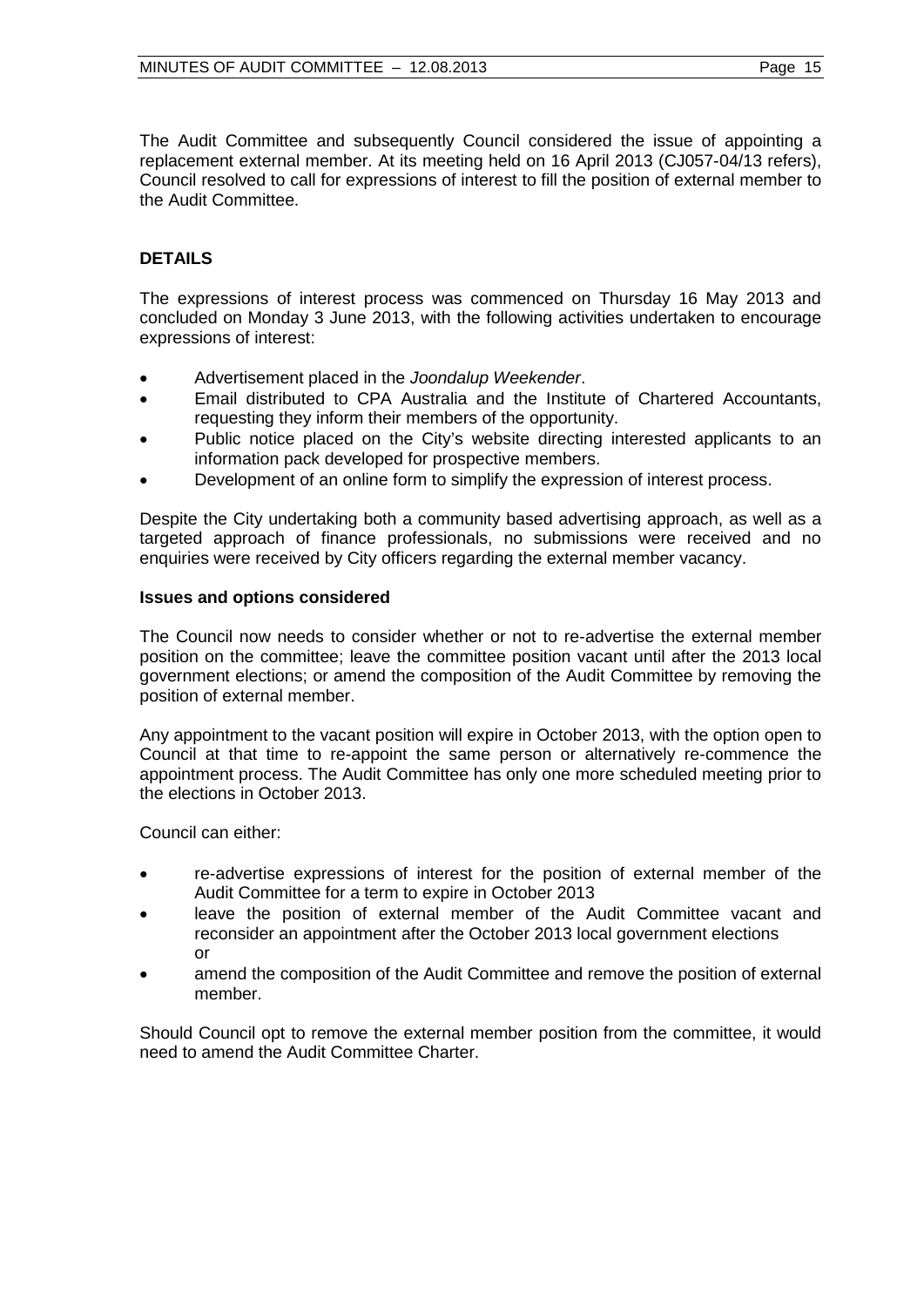### **Legislation / Strategic Community Plan / policy implications**

| Legislation | Local Government Act 1995.                 |
|-------------|--------------------------------------------|
|             | Local Government (Audit) Regulations 1996. |
|             |                                            |

### **Strategic Community Plan**

| <b>Key theme</b><br>Governance and Leadership. |  |
|------------------------------------------------|--|
|------------------------------------------------|--|

### **Objective Active democracy.**

- **Strategic initiative C**optimise opportunities for the community to access and participate in decision-making processes.
- **Policy** Although not a policy, the *Audit Committee Charter* makes provision for the objectives, functions and operation of the Audit Committee. Section 4 of the charter sets out provisions in relation to membership and that includes clauses making provision for the appointment of an external member to the Audit Committee.

### **Risk management considerations**

The Audit Committee is an important element of risk management and a contributor to the mitigation of risk. It plays a significant oversight role. Having an external member on that committee adds an additional element to that oversight role by bringing a focus that is not influenced by other issues before Council. It offers the opportunity from a fresh perspective.

### **Financial/budget implications**

Nil as recommended, however advertising costs seeking an expression of interest to fill the position of external member can be accommodated in operational budgets.

### **Regional significance**

Not applicable.

### **Sustainability implications**

The Audit Committee plays a role in providing financial oversight of the City's activities and thereby helps in securing the long-term sustainability of the City.

### **Consultation**

An advertisement seeking expressions of interest was placed in a local newspaper, as well as advertising of the vacancy on the City's website. An email was sent to both CPA Australia and the Institute of Chartered Accountants, requesting they inform their members of the opportunity.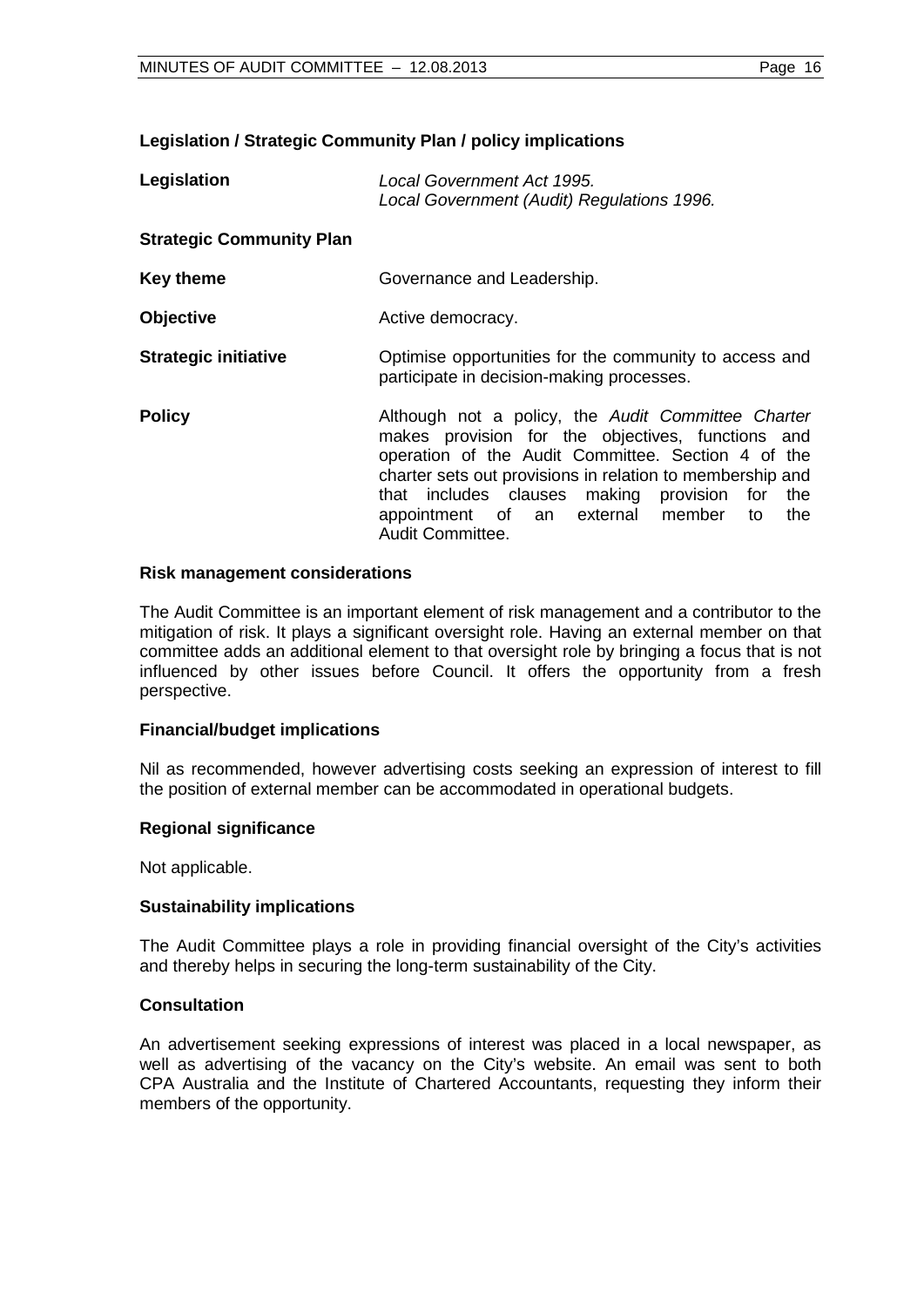### **COMMENT**

It is not considered prudent to re-advertise calling for expressions of interest, given the lack of response to date and the limited timeframe for meaningful involvement of a potential appointee prior to the local government elections in October 2013.

The inclusion of an external member on the Audit Committee warrants merit; meeting strategic initiatives of the City and offering an impartial view of auditing, compliance and risk management activities at the City.

It is therefore recommended that Council leave the position of external member to the Audit Committee vacant and reconsider an appointment following the October 2013 local government elections.

### **VOTING REQUIREMENTS**

Simple Majority.

#### **MOVED Cr Amphlett, SECONDED Mayor Pickard that Council leaves the position of external member to the Audit Committee vacant and reconsiders an appointment following the October 2013 local government elections.**

### **The Motion was Put and CARRIED (5/0)**

**In favour of the Motion:** Cr McLean, Mayor Pickard, Crs Amphlett, Corr and Thomas.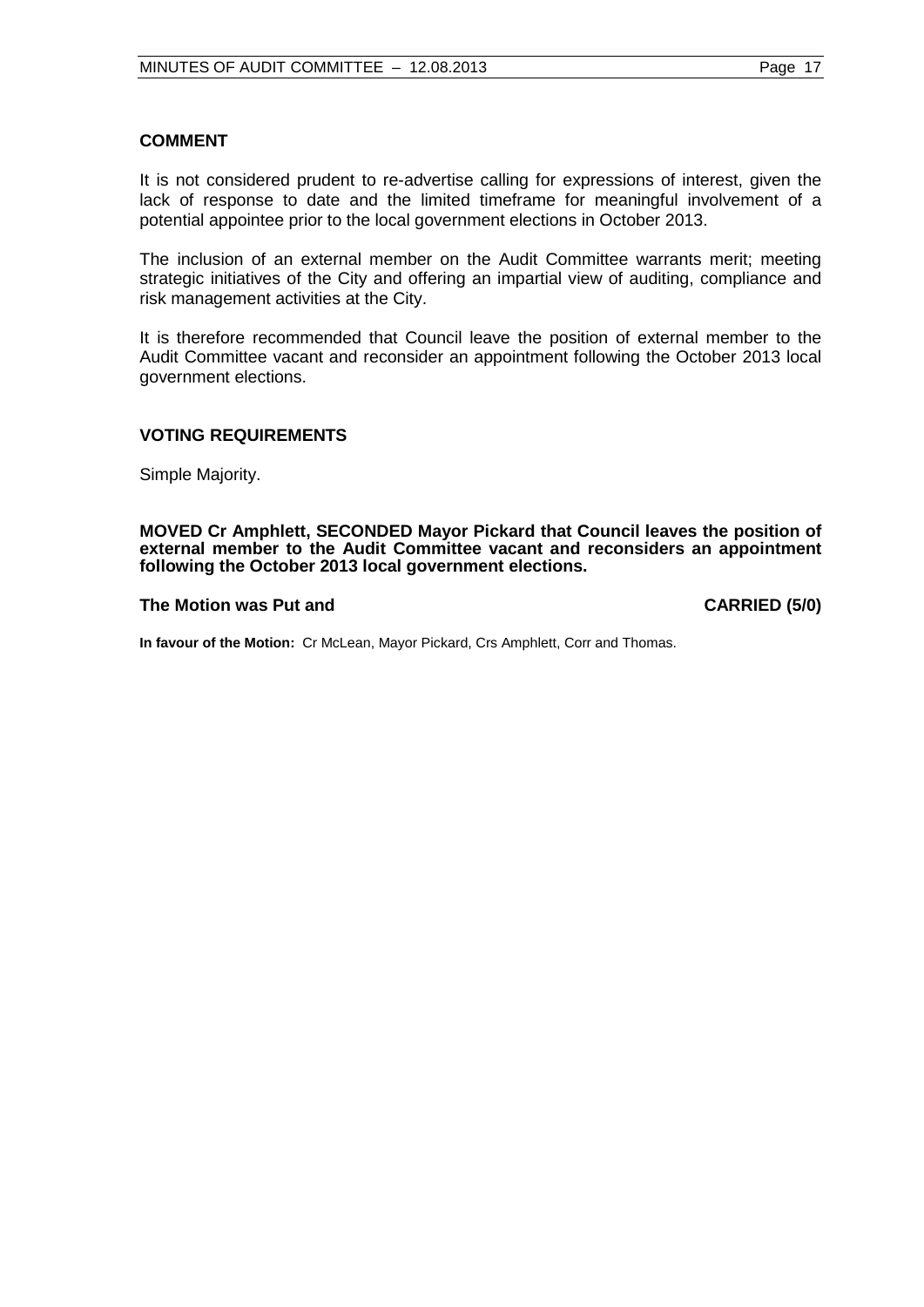# <span id="page-17-1"></span>**ITEM 3 AMENDMENTS TO LOCAL GOVERNMENT (AUDIT) REGULATIONS 1996**

| <b>WARD</b>                           | All                                                                                                                                                    |
|---------------------------------------|--------------------------------------------------------------------------------------------------------------------------------------------------------|
| <b>RESPONSIBLE</b><br><b>DIRECTOR</b> | Mr Garry Hunt<br>Office of the CEO                                                                                                                     |
| <b>FILE NUMBER</b>                    | 49586, 101515                                                                                                                                          |
| <b>ATTACHMENTS</b>                    | Nil.                                                                                                                                                   |
| <b>AUTHORITY / DISCRETION</b>         | Information – includes items provided to Council for<br>information purposes only that do not require a decision<br>of Council (that is for 'noting'). |

<span id="page-17-0"></span>This item was discussed prior to Item 1 – Half Yearly Report - Contract Extensions – 1 January 2013–30 June 2013, page [6](#page-5-1) refers.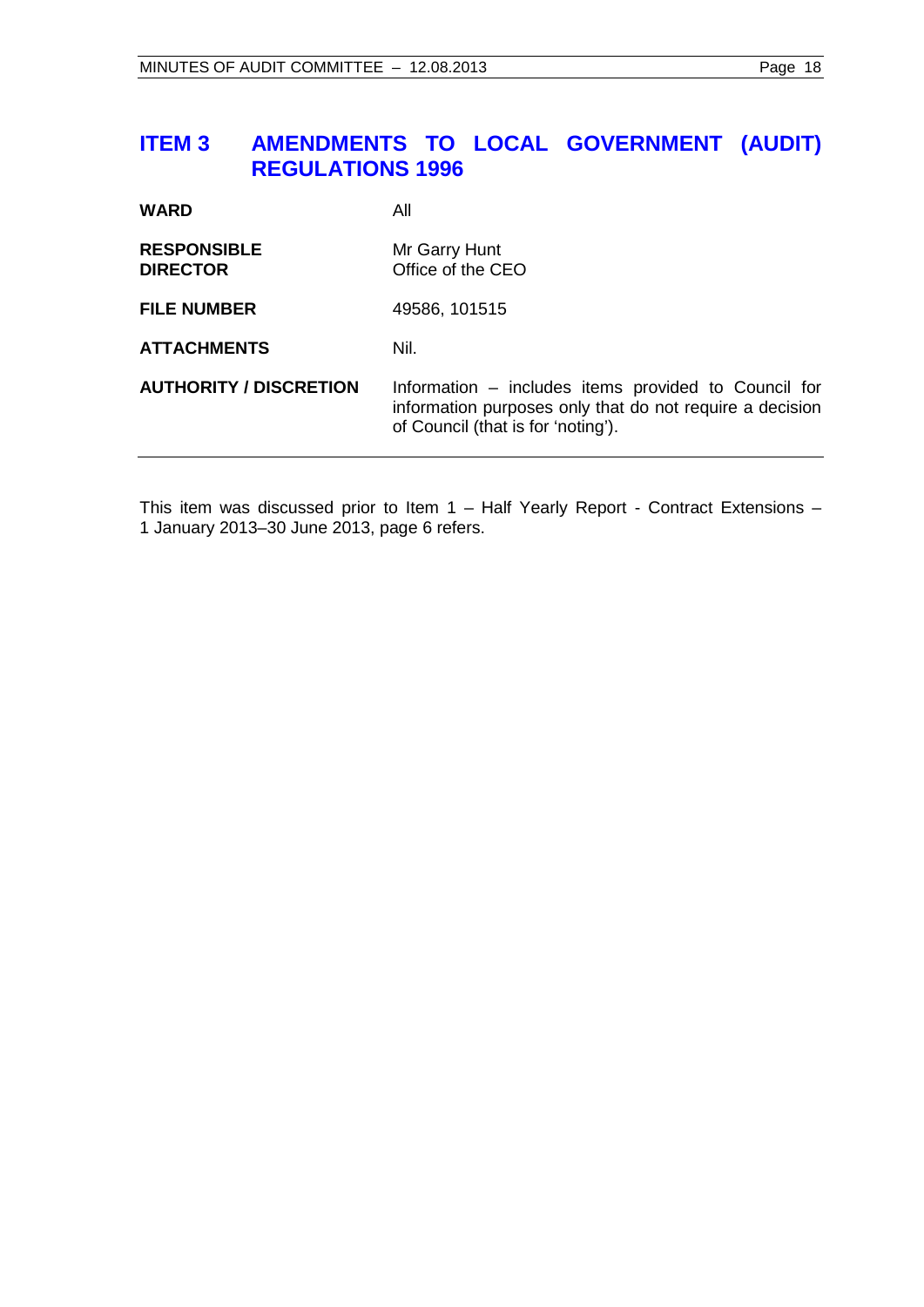### **ITEM 4 EXECUTIVE AND RISK SERVICES PROGRAM 2013-14**

| <b>WARD</b>                           | All                                                                                                                                                    |                                                |  |
|---------------------------------------|--------------------------------------------------------------------------------------------------------------------------------------------------------|------------------------------------------------|--|
| <b>RESPONSIBLE</b><br><b>DIRECTOR</b> | Mr Garry Hunt<br>Office of the CEO                                                                                                                     |                                                |  |
| <b>FILE NUMBER</b>                    | 49586, 101515                                                                                                                                          |                                                |  |
| <b>ATTACHMENTS</b>                    | Attachment 1                                                                                                                                           | Executive and Risk Services Program<br>2013-14 |  |
| <b>AUTHORITY / DISCRETION</b>         | Information – includes items provided to Council for<br>information purposes only that do not require a decision<br>of Council (that is for 'noting'). |                                                |  |

### **PURPOSE**

For the Audit Committee to be provided with the *Executive and Risk Services Program*, which includes the *Internal Audit Program* and details the proposed areas of internal audit activity for 2013-14.

### **EXECUTIVE SUMMARY**

The *Executive and Risk Services Program* sets out the program of audits to guide audit activity, the work of the Internal Auditor and other monitoring and reviewing activities to be undertaken.

The *Internal Audit Program* section allows for Chief Executive Officer and other unspecified management requests, specialist advice and investigations. This section is subject to change and modification during the year on the authorisation of the Chief Executive Officer.

*It is recommended that the Audit Committee NOTES the Executive and Risk Services Program for 2013-14 forming Attachment 1 to this Report.*

### **BACKGROUND**

The City has for the past 12 months been undertaking a review of its risk profile, and a gap analysis found that a greater focus and rigour on risk and assurance was required.

This resulted in the establishment of an Executive and Risk Services Business Unit from 1 July 2013 to oversee the *Executive and Risk Services Program*, review issues that are outside of the core activities for local government and to monitor the high number of City projects.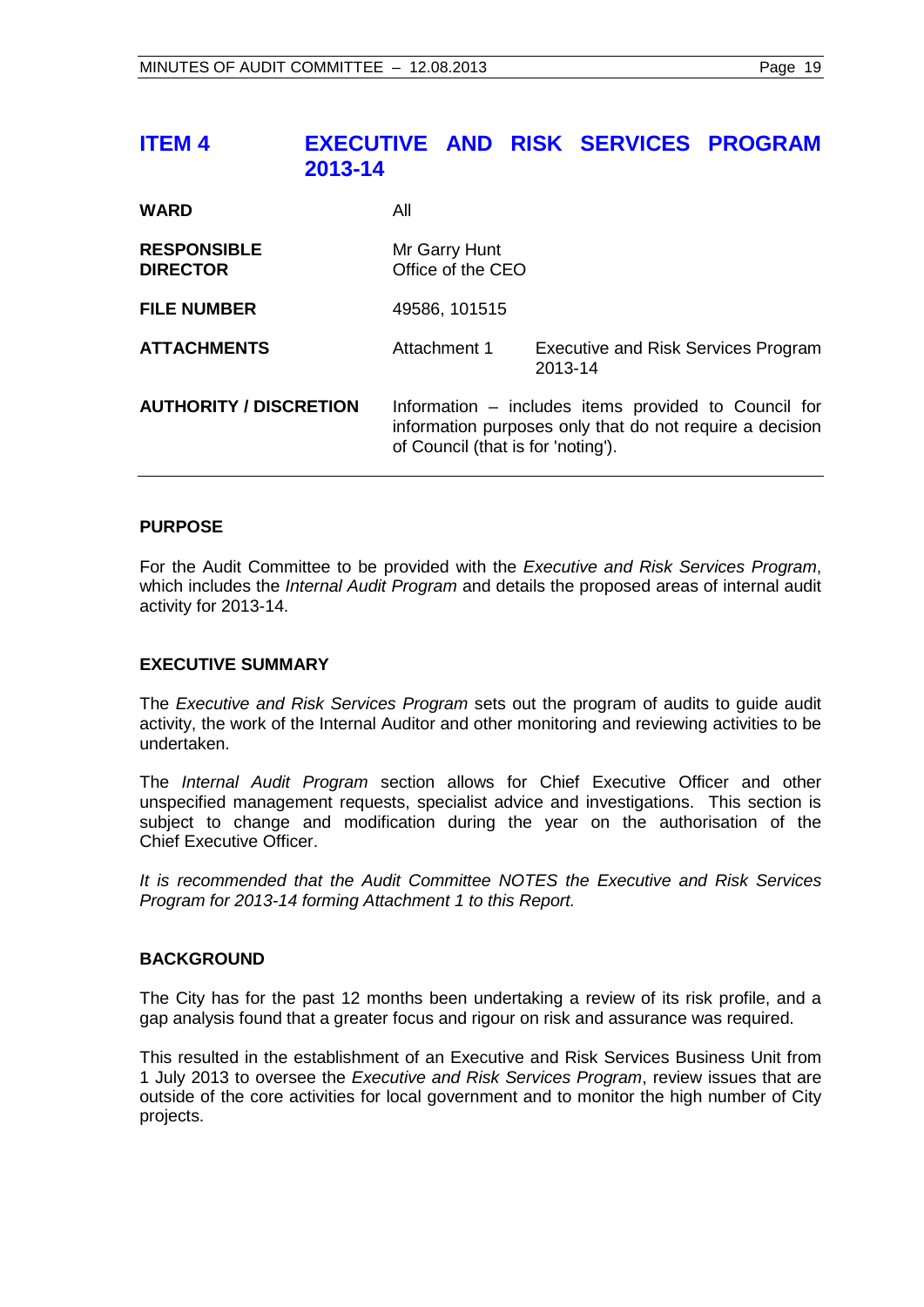The Internal Auditor will continue to perform internal audit reviews based on an annual Internal Audit Program and reports directly to the Chief Executive Officer for assigned activities.

### **DETAILS**

The program has incorporated the *Internal Audit Program* which sets out the internal audit activity for the year 2013-14 to be carried out by the City's Internal Auditor. The *Internal Audit Program* section is established in consultation between the Chief Executive Officer and the Internal Auditor and where appropriate includes input from Directors or Managers to address areas that present risks to the City's operations. This section is subject to change and modification during the year on the authorisation of the Chief Executive Officer. The audit activity is relied upon by external auditors as part of their audit.

The monitoring and reviewing activities are determined by the Chief Executive Officer on an annual basis and include for 2013-14 the deployment of the City's revised *Risk Management Framework* and the development and monitoring of service level agreements.

### **Legislation / Strategic Community Plan / policy implications**

| Legislation | Regulation 6 of the Local Government (Financial |  |  |     |     |
|-------------|-------------------------------------------------|--|--|-----|-----|
|             | Management) Regulations 1996                    |  |  | and | the |
|             | Local Government (Audit) Regulations 1996.      |  |  |     |     |

### **Strategic Community Plan**

**Key theme Governance and Leadership.** 

**Objective** Corporate capacity.

**Strategic initiative Demonstrate accountability through robust reporting that** is relevant and easily accessible by the community.

> Continuously strive to improve performance and service delivery across all corporate functions.

**Policy** Not applicable.

### **Risk management considerations**

Internal audit is an independent appraisal service and audit activity is an important element of risk management and a contributor to the mitigation of risk.

Monitoring and reviewing activities will provide evidence of the appropriateness and effectiveness of systems and procedures in regard to risk management, internal control and legislative compliance, as required by the *Local Government (Audit) Regulations 1996.*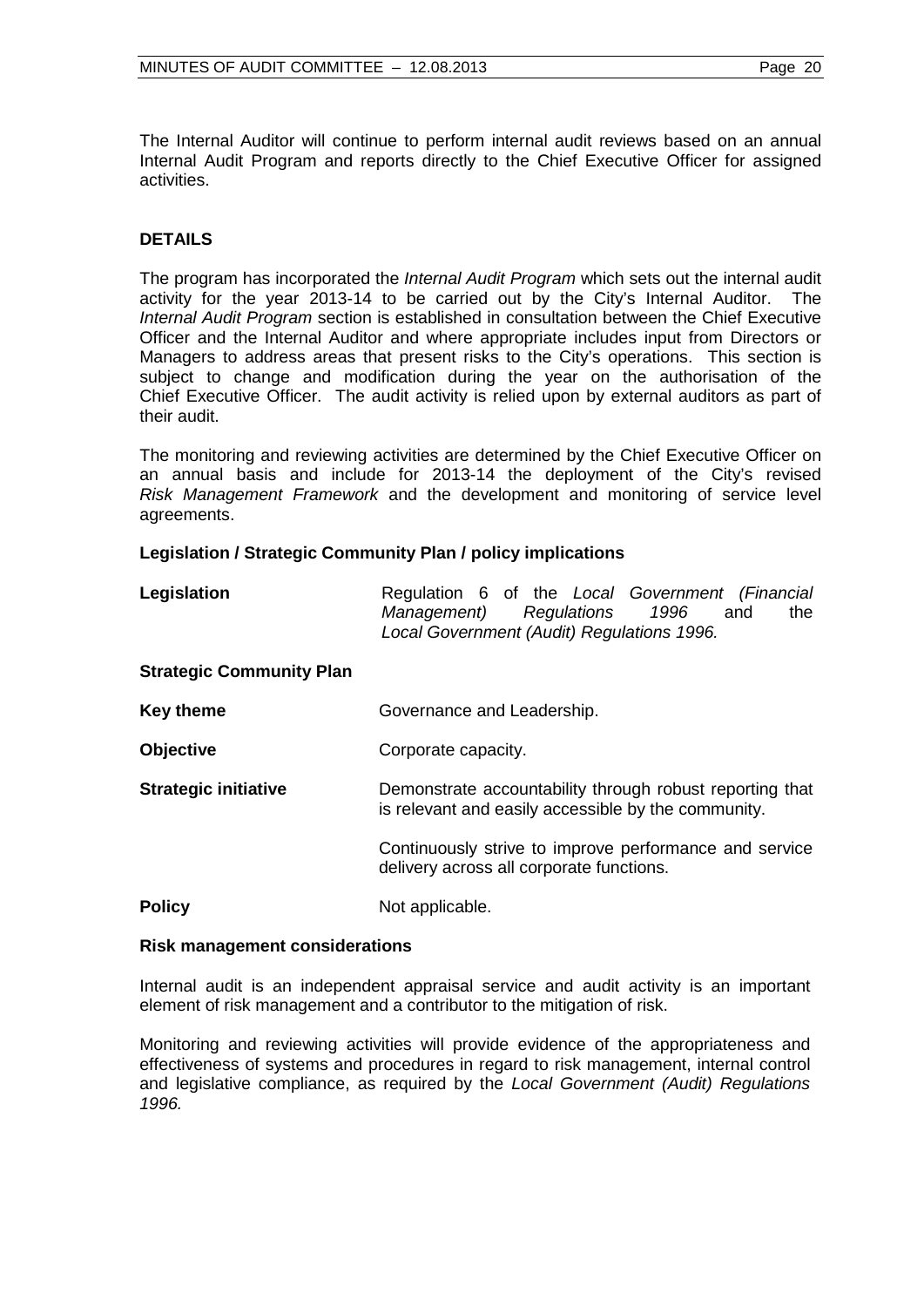### **Financial/budget implications**

Not applicable.

### **Regional significance**

Not applicable.

### **Sustainability implications**

Not applicable.

### **Consultation**

Not applicable.

### **COMMENT**

Internal audit activity focuses on areas of risk including financial and non-financial systems and compliance with legislation, regulations, policies and best practice. Action plans are developed and agreed with management for audit recommendations and follow-ups conducted to ensure that they are implemented as agreed. Criteria has been established to determine and report on the status of each recommendation and the overall status of each internal audit assignment. The status of internal audit recommendations is reported to the Executive Leadership Team on a monthly basis.

### **VOTING REQUIREMENTS**

Simple Majority.

### **MOVED Cr Thomas, SECONDED Cr Amphlett that the Audit Committee NOTES the Executive and Risk Services Program for 2013-14 forming Attachment 1 to this Report.**

### **The Motion was Put and CARRIED (5/0)**

**In favour of the Motion:** Cr McLean, Mayor Pickard, Crs Amphlett, Corr and Thomas.

*Appendix 2 refers*

<span id="page-20-0"></span>*To access this attachment on electronic document, click her[e: Attach2agnAUDIT130812.pdf](http://www.joondalup.wa.gov.au/files/committees/AUDT/2013/Attach2agnAUDIT130812.pdf)*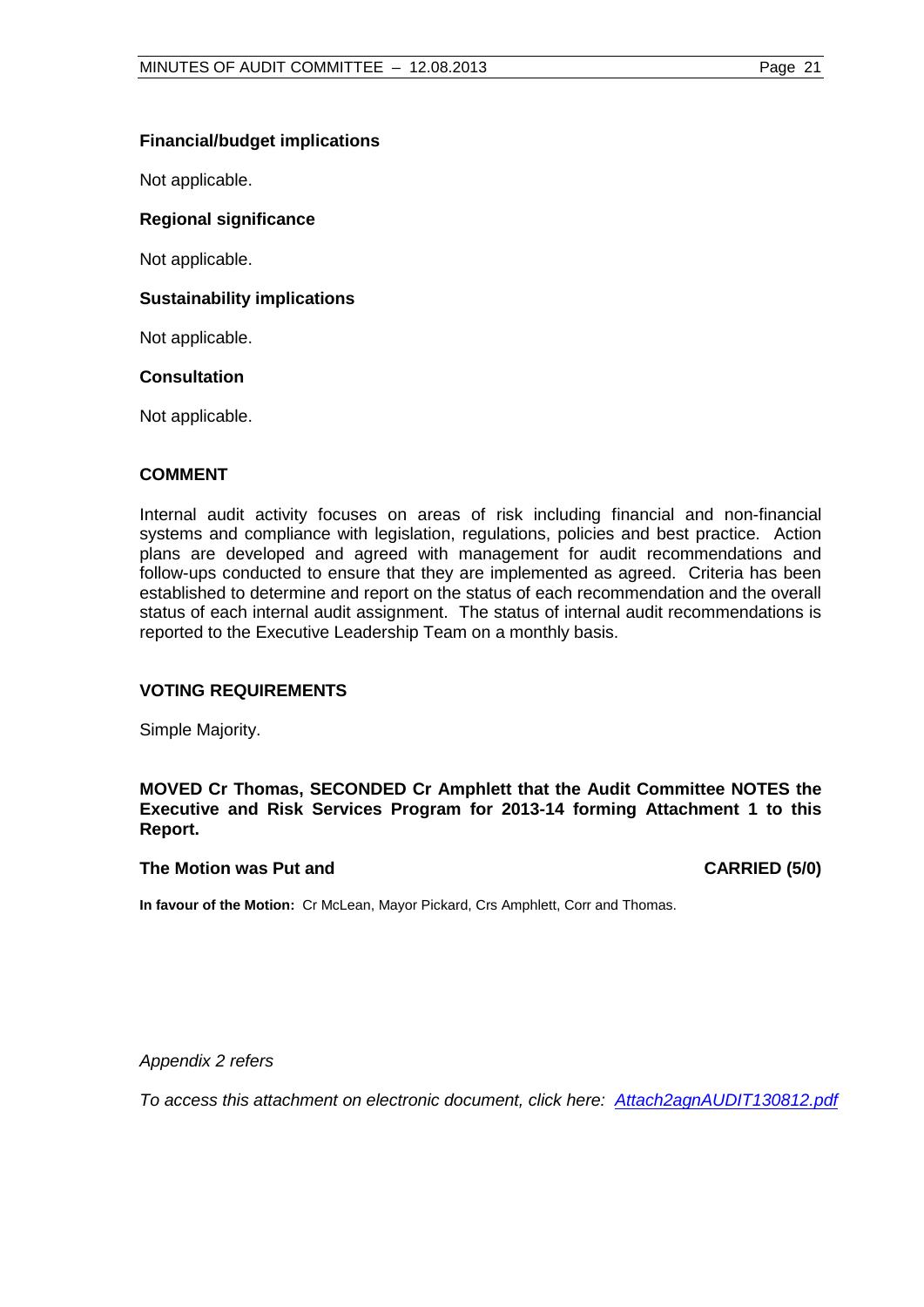# **ITEM 5 DRAFT RISK MANAGEMENT POLICY AND FRAMEWORK**

| WARD                                  | All                                                                                                                                                                                          |                                     |      |            |
|---------------------------------------|----------------------------------------------------------------------------------------------------------------------------------------------------------------------------------------------|-------------------------------------|------|------------|
| <b>RESPONSIBLE</b><br><b>DIRECTOR</b> | Mr Garry Hunt<br>Office of the CEO                                                                                                                                                           |                                     |      |            |
| <b>FILE NUMBER</b>                    | 49586, 101515                                                                                                                                                                                |                                     |      |            |
| <b>ATTACHMENTS</b>                    | Attachment 1                                                                                                                                                                                 | Updated<br>Framework                | Risk | Management |
|                                       | Attachment 2                                                                                                                                                                                 | <b>Draft Risk Management Policy</b> |      |            |
| <b>AUTHORITY / DISCRETION</b>         | Executive – The substantial direction setting<br>oversight role of Council, such as adopting plans and<br>reports, accepting tenders, directing operations, setting<br>and amending budgets. |                                     |      | and        |

### **PURPOSE**

For the Audit Committee to review the City's updated *Risk Management Framework* prior to being presented to Council. This report also provides the draft *Risk Management Policy* to the Audit Committee for review and recommend that it is presented to the Policy Committee for consideration.

### **EXECUTIVE SUMMARY**

The City has for the past 12 months been undertaking a review of its risk profile in order to identify areas where awareness of risk can be enhanced and a positive risk culture promoted that helps embed risk management throughout the City's operations. As part of this review the City has developed a draft *Risk Management Policy* and updated its *Risk Management Framework.* 

*It is recommended that the Audit Committee REVIEWS the:*

- *1 updated Risk Management Framework forming Attachment 1 to this Report prior to being presented to Council;*
- *2 Draft Risk Management Policy forming Attachment 2 to this Report and recommends that it is presented to the Policy Committee for consideration.*

### **BACKGROUND**

In January 2009 a *Risk Management Framework* was finalised and the Chief Executive Officer approved its deployment within the City. The framework was later updated through the City's Risk Management Taskforce to comply with the new standard *AS/NZS ISO 31000:2009 – Risk management – Principles and guidelines*.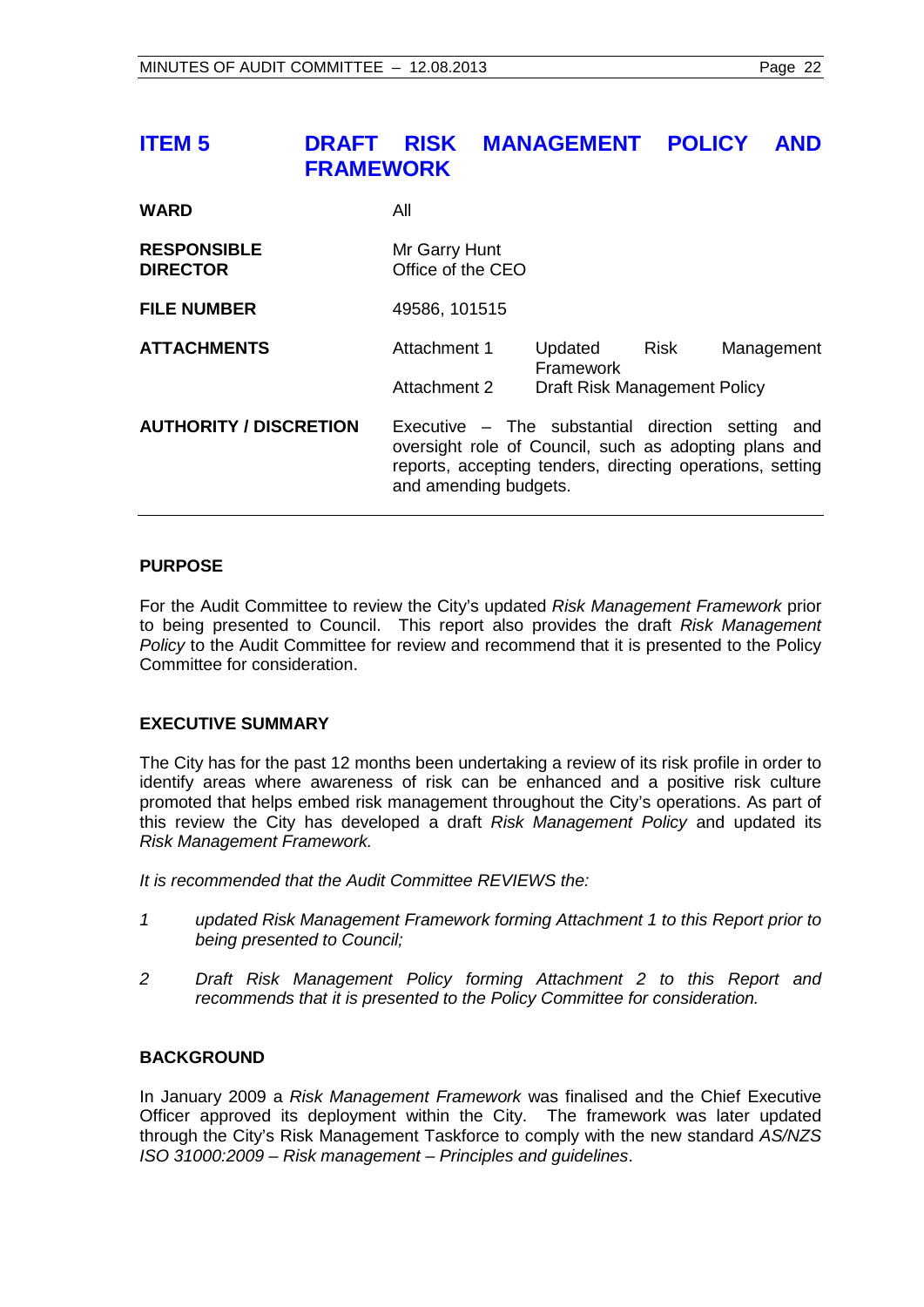Prior to 2009 the City did not have in place a system for formally identifying, assessing and putting in place controls to mitigate against risks that may impact on its strategies and objectives. A formal risk management process is recognised as an integral part of good corporate governance that will assist in improving business practice across the City.

Internal Business Unit risk register templates were also established in 2009 for documenting risks and include action plans for further treatment; risk management is embedded into the City's business planning process.

A draft *Risk Management Policy* has also been developed which aligns with the Australian Standard and the Department of Local Government and Communities' *Model Risk Management Policy.*

### **DETAILS**

### Risk Management Framework

The framework details a method of formally identifying, assessing and treating risks. It also explains the benefits and basic principles of risk management and follows a process as described in the former standard *AS/NZS 4360:2004 – Risk management* and later in the updated standard *AS/NZS ISO 31000:2009 – Risk management – Principles and guidelines*.

The standard recommends that criteria is established for assessing the overall level of risk based on a combination of likelihood and consequence prior to initiating the risk management process. The framework includes a *Risk Level Matrix and Assessment Criteria* as Appendix A and a *Qualitative Measures of Risk Consequences* as Appendix B to assist in risk assessment.

The framework includes:

- 1 An Introduction
- 2 Common Risk Definitions and Explanations
	- Risk.
	- Risk Management.
	- Risk Framework.
	- Risk Assessment.
	- Risk Monitoring and Review.
- 3 Benefits of Risk Management
	- Eleven benefits have been identified in the framework as examples.
- 4 Risk Appetite
	- Risk appetite may be described using various terms such as high / medium / low or risk averse, risk prudent or risk tolerant.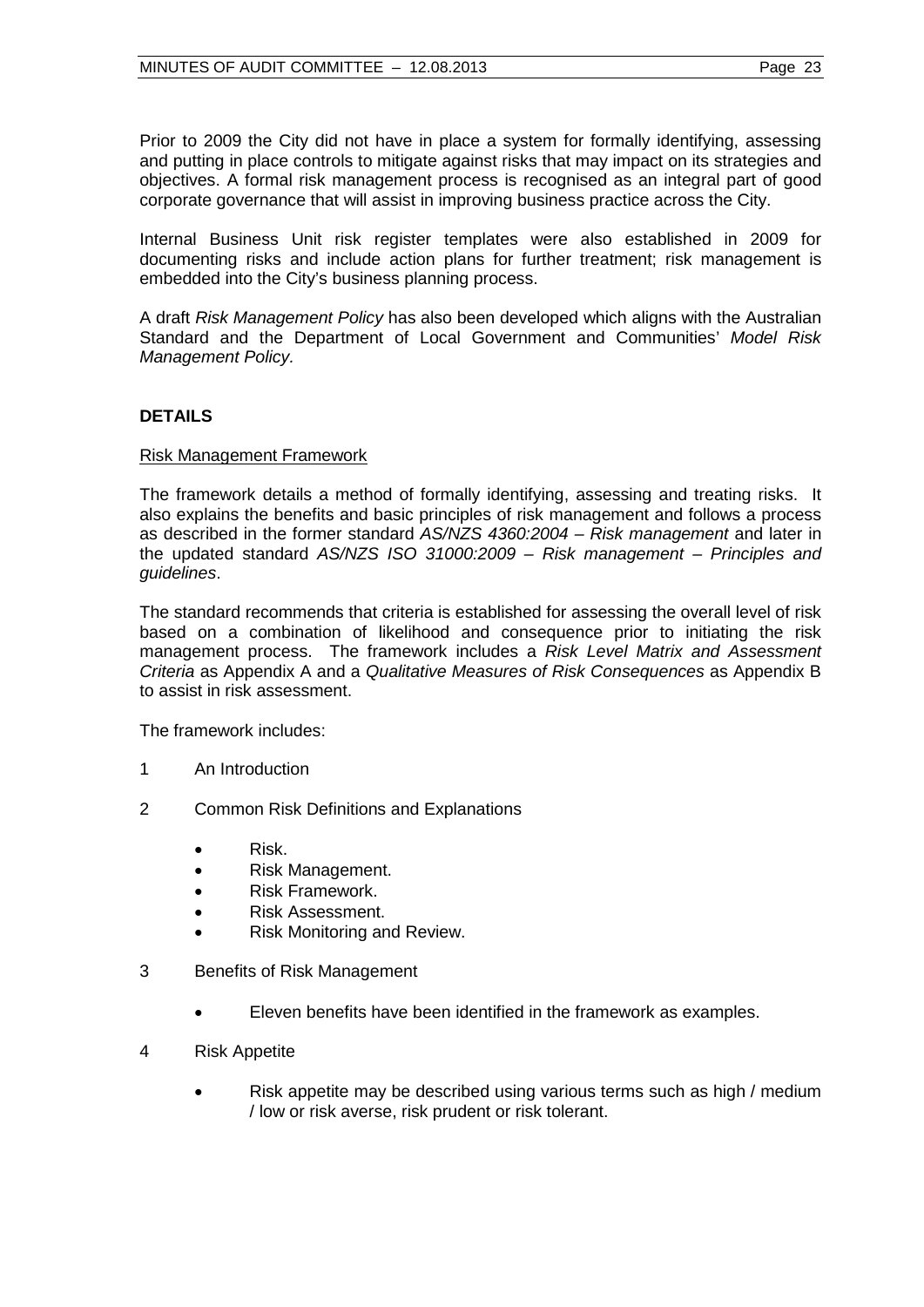- 5 Principles of Risk Management
	- Eleven principles have been identified in the framework.
- 6 Risk Management Process
	- Communication and Consultation.
	- Establish the Context.
	- Risk Identification.
	- Risk Analysis.
	- Risk Evaluation.
	- Risk Treatment.
	- Monitor and Review.
- 7 Risk Categories
	- Risk to Human Safety and Wellbeing.
	- Legal and Economic Risk.
	- Risk to the Environment.
	- Risk to the City's Strategic and Governance Position or Reputation.
	- Risk to the City's Capacity to Deliver Services.
- 8 Roles and Responsibilities
	- Audit Committee.
	- Chief Executive Officer.
	- Risk Management Taskforce.
	- Executive Leadership Team.
	- Directors.
	- Manager Executive and Risk.
	- Managers.
	- Internal Auditor.
	- Employees.
- 9 Key Outcomes
	- Five key outcomes have been identified in the framework.

The recent key changes to the framework include the following:

- Recognition of the amendments made on 8 February 2013 to the *Local Government (Audit) Regulations 1996* that extend the responsibilities of Audit Committees and Chief Executive Officers. The Chief Executive Officer is required to review, at least once every two years, the appropriateness and effectiveness of the City's systems and procedures in regard to 'risk management', 'internal control' and 'legislative compliance' and provide a report of that review to the Audit Committee. The Audit Committee is required to consider the Chief Executive Officer's review and report the results of its consideration to Council.
- Revision of the responsibilities for risk management to improve accountability and recognising that it is every employee's responsibility to contribute to the risk management process.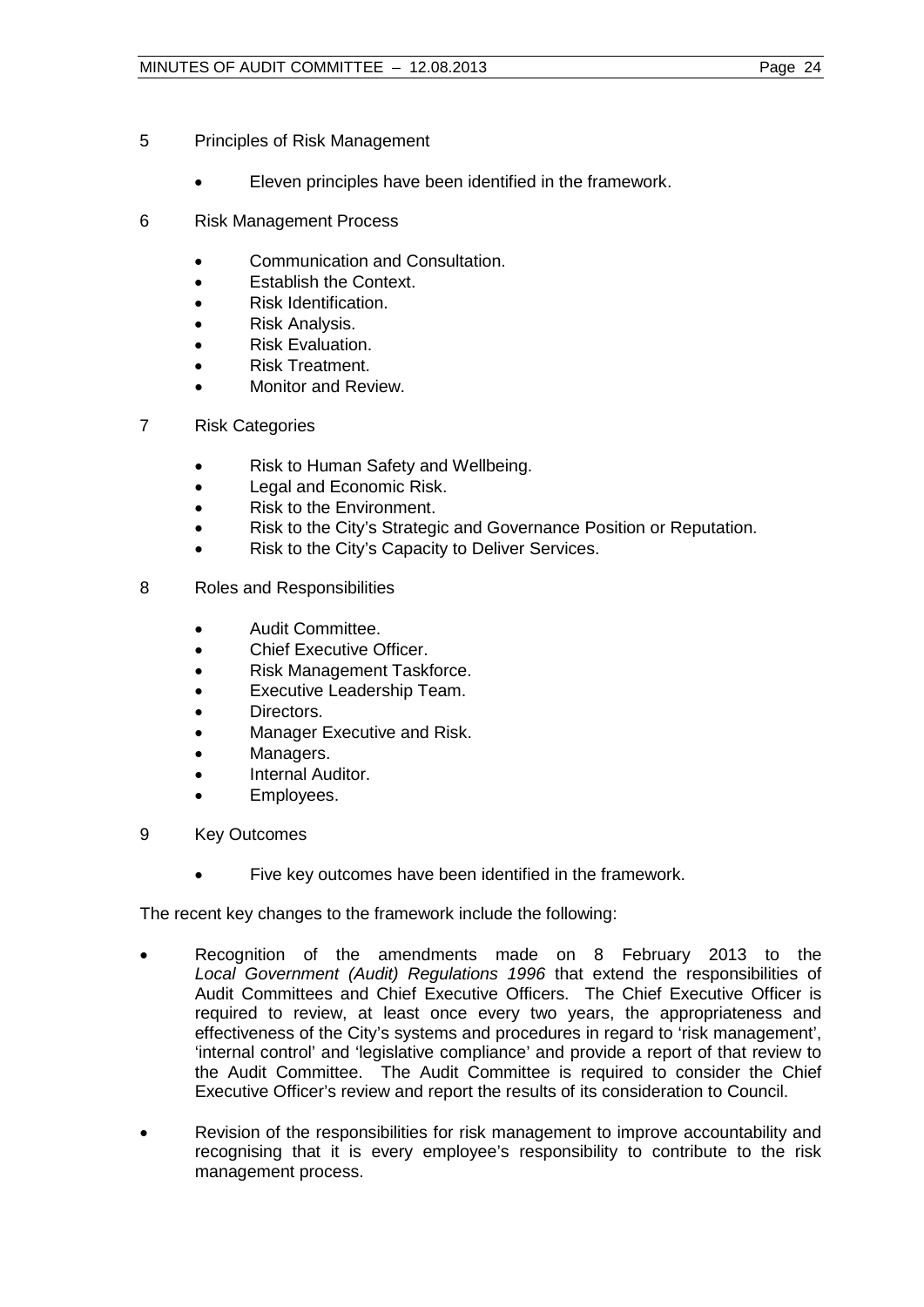- Broadening and enhancement of the risk level matrix and risk assessment criteria.
- The addition of qualitative criteria to assist in the evaluation of the consequences of risk.
- Simplifying the risk register template.

The improvements are intended to provide a sound foundation for embedding risk management across the City through the design, implementation, monitoring and review and continual improving of risk management in a systematic and consistent manner.

The updated *Risk Management Framework* is included as Attachment 1.

### Draft Risk Management Policy

Australian Standard AS/NZS 31000:2009 recommends that an organisation develops a risk management policy which should "*clearly state the organisations objectives for, and commitment to, risk management*." The draft *Risk Management Policy* is designed to align with this and make a statement on the City's objectives, approach and commitment to effective risk management across all its operations.

The policy includes:

1 Application

The *Risk Management Policy* and any associated frameworks, guidelines and protocols will apply across all operations of the City. All employees within the City are encouraged to develop an understanding and awareness of risk and contribute to the risk management process.

### 2 Definitions

- Risk.
- Risk Management.
- Risk Framework.

### 3 Statement

The City is committed to ensuring that effective risk management remains central to all its operations while delivering a wide and diverse range of services to its residents and visitors. The management of risk is the responsibility of everyone and should be an integral part of organisational culture and be reflected in the various policies, protocols, systems and processes used to ensure efficient and effective service delivery. The *Risk Management Framework* will reflect good practice and sound corporate governance and be consistent with *AS/NZS ISO 31000:2009 Risk management – Principles and guidelines.*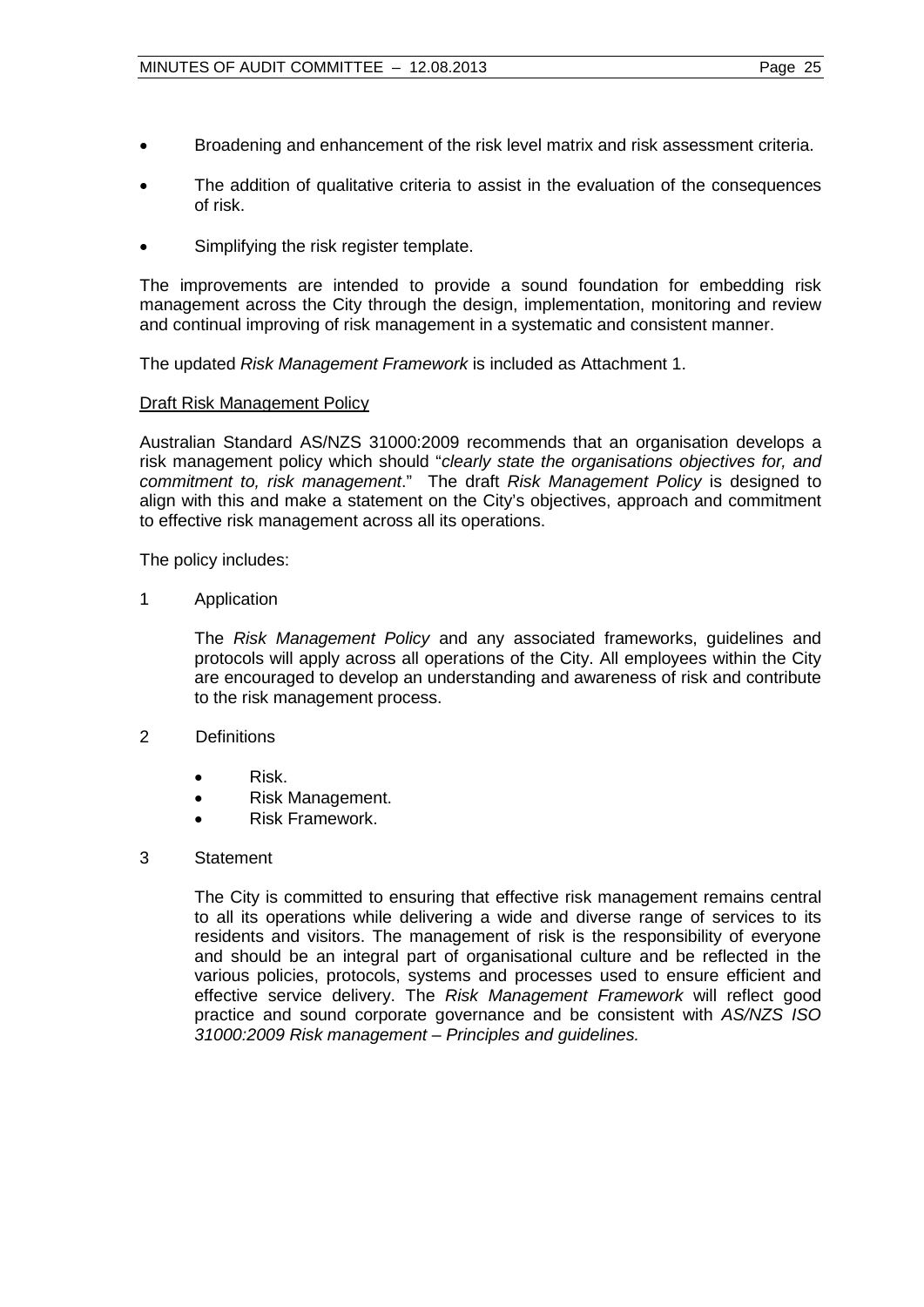### 4 Details

### 4.1 Risk Management Outcomes

Five key outcomes and eight benefits have been identified in the policy.

4.2 Risk Appetite

Resources available to control risks are limited and the cost of any controls should be considered along with the value of expected benefits. The City's risk appetite will be risk prudent. The City will accept the taking of controlled risks, the use of innovative approaches and the development of new opportunities to improve service delivery provided that the risks are properly identified, analysed and evaluated to ensure that exposures are acceptable and managed accordingly.

The draft *Risk Management Policy* is included as Attachment 2.

### **Legislation / Strategic Community Plan / policy implications**

| Legislation                     | Local Government (Audit) Regulations 1996.                                                         |
|---------------------------------|----------------------------------------------------------------------------------------------------|
| <b>Strategic Community Plan</b> |                                                                                                    |
| Key theme                       | Governance and Leadership.                                                                         |
| <b>Objective</b>                | Corporate capacity.                                                                                |
| <b>Strategic initiative</b>     | Continuously strive to improve performance and service<br>delivery across all corporate functions. |
| <b>Policy</b>                   | Not applicable.                                                                                    |

### **Risk management considerations**

The City provides a wide and diverse range of services that are subject to a variety of risks. Having in place a framework that provides a systematic and consistent approach across the City for the identification, assessment and treatment of risks will better place the City to achieve its objectives and provide the services that the community expect. Furthermore, the introduction of a *Risk Management Policy* will make a statement on the City's commitment and approach to risk management principles, systems and processes which can be made visible to the community.

### **Financial/budget implications**

Not applicable.

### **Regional significance**

Not applicable.

### **Sustainability implications**

Not applicable.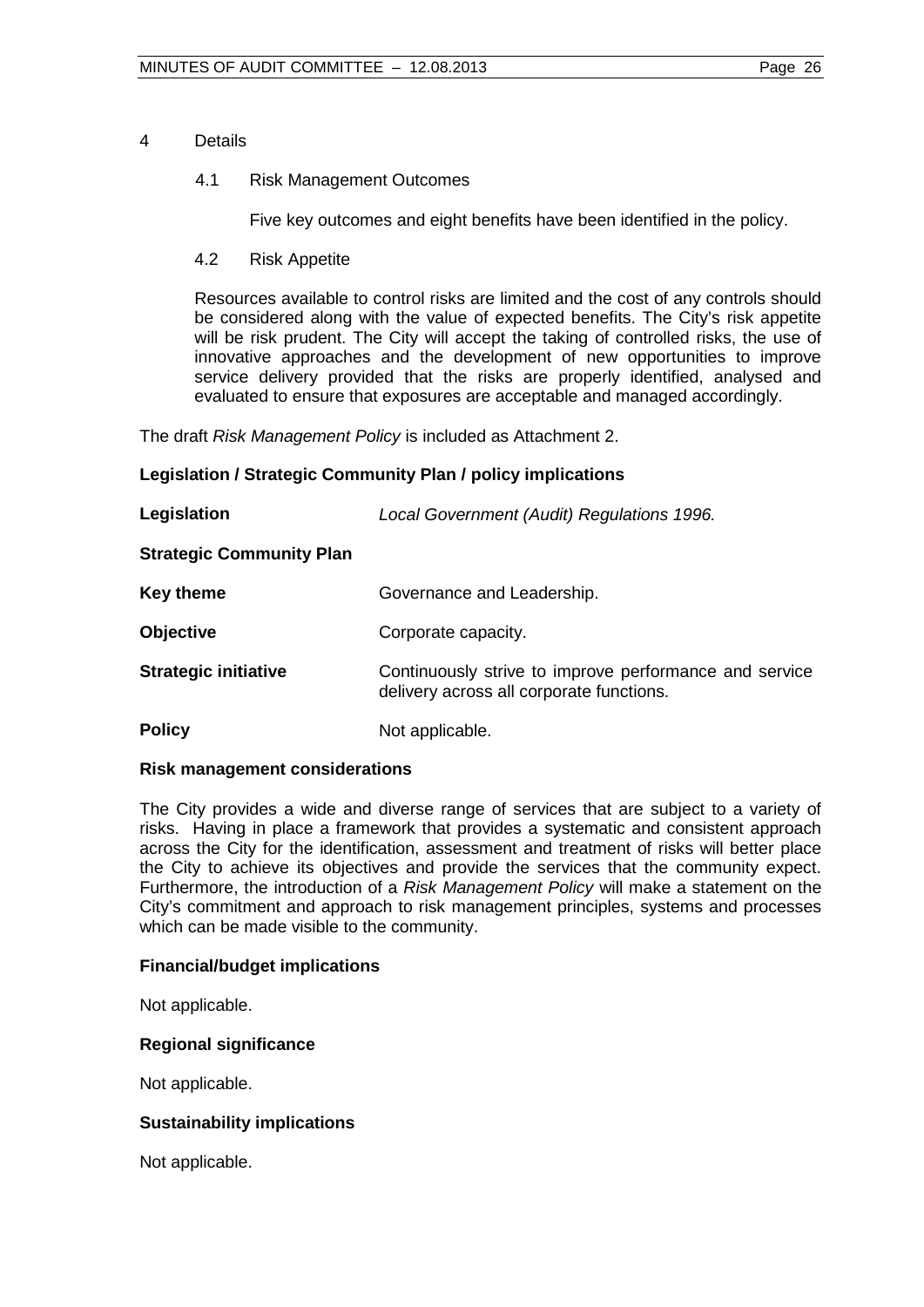### **Consultation**

Not applicable.

### **COMMENT**

The on-going review of the City's risk management profile is intended to raise the profile of risk, improve the City's approach to risk and embed risk management across all its systems and processes. The updating of the *Risk Management Framework* and the development of a draft *Risk Management Policy* will assist the City in achieving this. As part of the on-going review, in May 2013 the City tested its *Business Continuity Plan* via a desktop scenario facilitated by LGIS Risk Management. This scenario was Phase 6 of the Business Continuity Management Project that commenced in October 2012 by LGIS Risk Management.

Following completion of the 2013-14 Business Unit Risk Registers, a Corporate Risk Register will be developed which will capture any risks assessed as high or extreme. The Chief Executive Officer will report on this annually to the Audit Committee.

The framework is also aligned to the City's *Project Management Framework* which ensures that all major projects, general projects, process improvement projects and events are developed using the risk management process.

### **VOTING REQUIREMENTS**

Simple Majority.

### **MOVED Mayor Pickard, SECONDED Cr Thomas that the Audit Committee REVIEWS the:**

- **1 updated** *Risk Management Framework* **forming Attachment 1 to this Report prior to being presented to Council;**
- **2 Draft** *Risk Management Policy* **forming Attachment 2 to this Report and recommends that it is presented to the Policy Committee for consideration.**

### **The Motion was Put and CARRIED (5/0) CARRIED (5/0)**

**In favour of the Motion:** Cr McLean, Mayor Pickard, Crs Amphlett, Corr and Thomas.

### *Appendix 3 refers*

*To access this attachment on electronic document, click he[re: Attach3agnAUDIT130812.pdf](http://www.joondalup.wa.gov.au/files/committees/AUDT/2013/Attach3agnAUDIT130812.pdf)*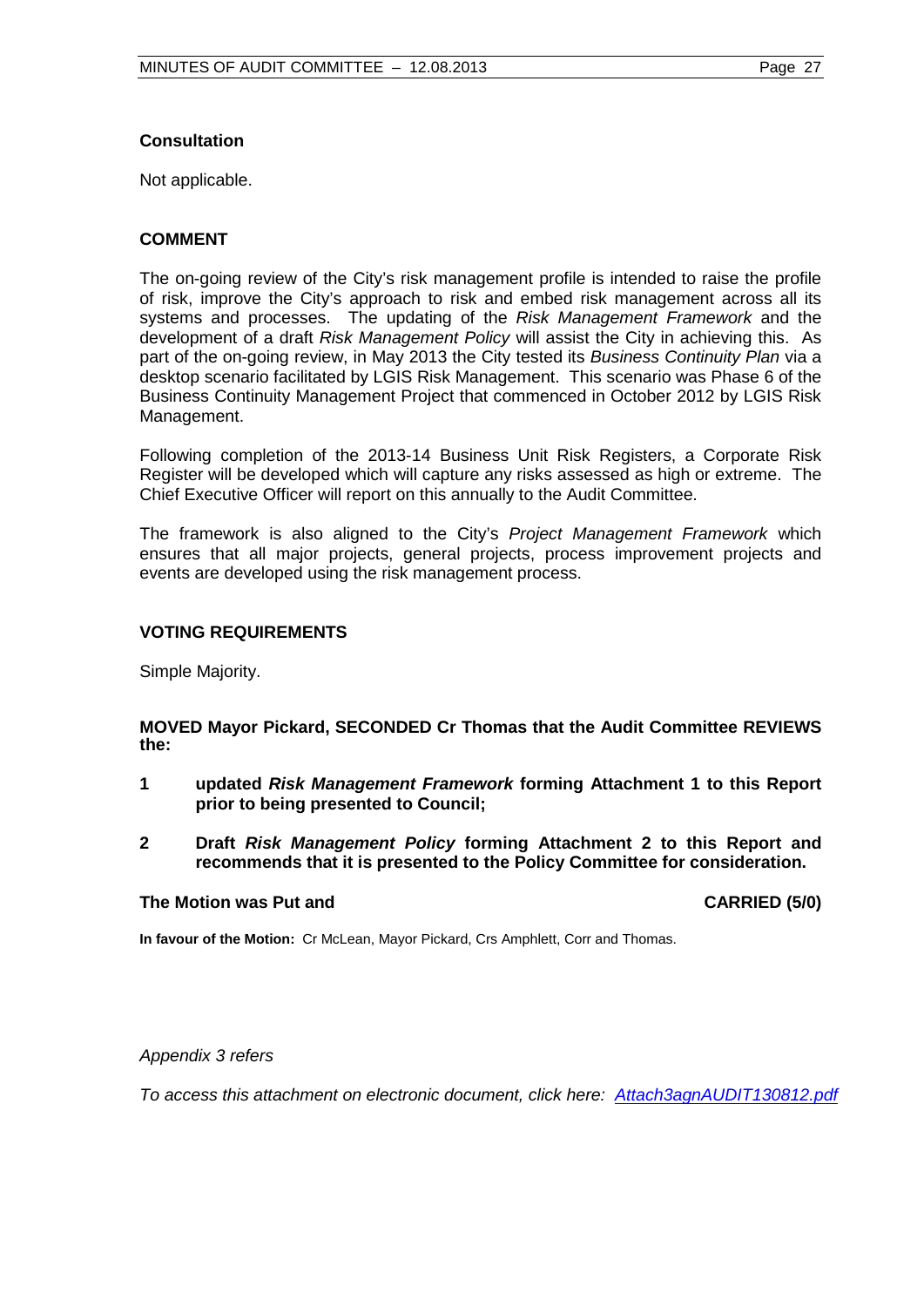### **Disclosure of interest affecting impartiality**

| <b>Name/Position</b>      | Mr Garry Hunt, Chief Executive Officer.                         |
|---------------------------|-----------------------------------------------------------------|
| <b>Item No./Subject</b>   | Item 6 - Confidential Report - Chief Executive Officer's Credit |
|                           | Card Expenditure for the quarter ended 31 March 2013.           |
| <b>Nature of interest</b> | Interest that may affect impartiality.                          |
| <b>Extent of Interest</b> | The Chief Executive Officer is the card holder.                 |

# <span id="page-27-0"></span>**ITEM 6 CONFIDENTIAL REPORT - CHIEF EXECUTIVE OFFICER'S CREDIT CARD EXPENDITURE FOR THE QUARTER ENDED 31 MARCH 2013**

| <b>WARD</b>                           | All                                       |                                                                                                                  |  |
|---------------------------------------|-------------------------------------------|------------------------------------------------------------------------------------------------------------------|--|
| <b>RESPONSIBLE</b><br><b>DIRECTOR</b> | Mr Mike Tidy<br><b>Corporate Services</b> |                                                                                                                  |  |
| <b>FILE NUMBER</b>                    | 09882, 101515                             |                                                                                                                  |  |
| <b>ATTACHMENTS</b>                    | Attachment 1                              | Chief Executive Officer's Credit Card<br>Expenditure - Quarter<br>Ended<br>30 March 2013                         |  |
|                                       |                                           | (Please Note: This attachment is confidential and will<br>appear in the official Minute Book only)               |  |
| <b>AUTHORITY / DISCRETION</b>         | of Council (that is for 'noting')         | Information - Includes items provided to Council for<br>information purposes only that do not require a decision |  |

This report is confidential in accordance with Section 5.23(2)(a) of the *Local Government Act 1995*, which also permits the meeting to be closed to the public for business relating to the following:

*a matter affecting an employee.*

A full report was provided to Elected Members under separate cover. The report is not for publication.

**MOVED Cr Amphlett, SECONDED Mayor Pickard that the Audit Committee NOTES the report on the corporate credit card usage of the Chief Executive Officer for the quarter ended 31 March 2013 forming Attachment 1 to this Report.**

### **The Motion was Put and CARRIED (5/0)**

**In favour of the Motion:** Cr McLean, Mayor Pickard, Crs Amphlett, Corr and Thomas.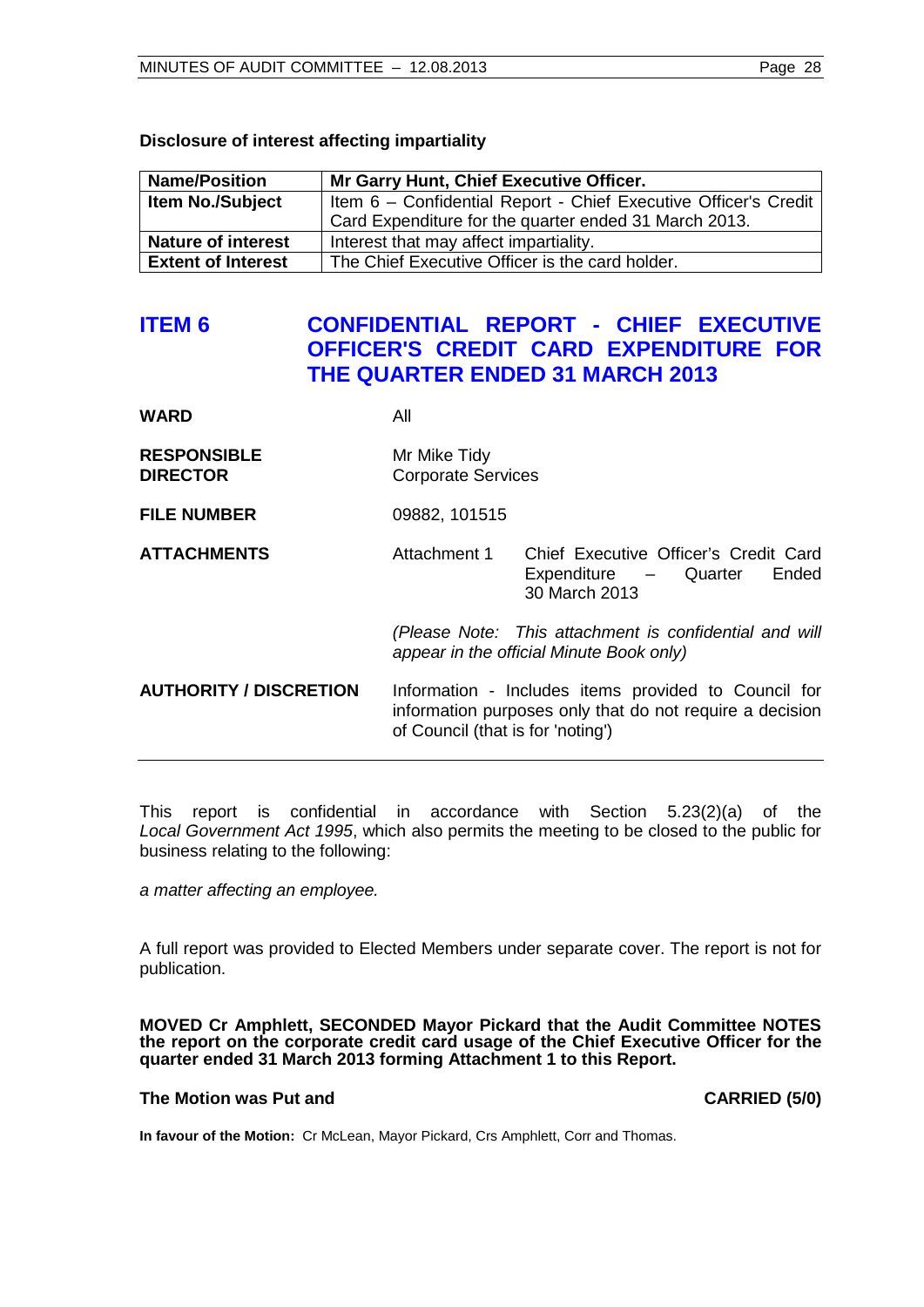### **Disclosure of interest affecting impartiality**

| <b>Name/Position</b>      | Mr Garry Hunt, Chief Executive Officer.                         |
|---------------------------|-----------------------------------------------------------------|
| <b>Item No./Subject</b>   | Item 7 - Confidential Report - Chief Executive Officer's Credit |
|                           | Card Expenditure for the quarter ended 30 June 2013.            |
| <b>Nature of interest</b> | Interest that may affect impartiality.                          |
| <b>Extent of Interest</b> | The Chief Executive Officer is the card holder.                 |

# <span id="page-28-0"></span>**ITEM 7 CONFIDENTIAL REPORT - CHIEF EXECUTIVE OFFICER'S CREDIT CARD EXPENDITURE FOR THE QUARTER ENDED 30 JUNE 2013**

| <b>WARD</b>                           | All                                                                                                                                                   |
|---------------------------------------|-------------------------------------------------------------------------------------------------------------------------------------------------------|
| <b>RESPONSIBLE</b><br><b>DIRECTOR</b> | Mr Mike Tidy<br><b>Corporate Services</b>                                                                                                             |
| <b>FILE NUMBER</b>                    | 09882, 101515                                                                                                                                         |
| <b>ATTACHMENTS</b>                    | Attachment 1<br>Chief Executive Officer's<br>Credit<br>Card Expenditure - Quarter Ended<br>30 June 2013                                               |
|                                       | (Please Note: This attachment is confidential and<br>will appear in the official Minute Book only)                                                    |
| <b>AUTHORITY / DISCRETION</b>         | Information - Includes items provided to Council for<br>information purposes only that do not require a decision<br>of Council (that is for 'noting') |

This report is confidential in accordance with Section 5.23(2)(a) of the *Local Government Act 1995*, which also permits the meeting to be closed to the public for business relating to the following:

*a matter affecting an employee.*

A full report was provided to Elected Members under separate cover. The report is not for publication.

**MOVED Cr Amphlett, SECONDED Mayor Pickard that the Audit Committee NOTES the report on the corporate credit card usage of the Chief Executive Officer for the quarter ended 30 June 2013 forming Attachment 1 to this Report.**

### **The Motion was Put and CARRIED (5/0)**

**In favour of the Motion:** Cr McLean, Mayor Pickard, Crs Amphlett, Corr and Thomas.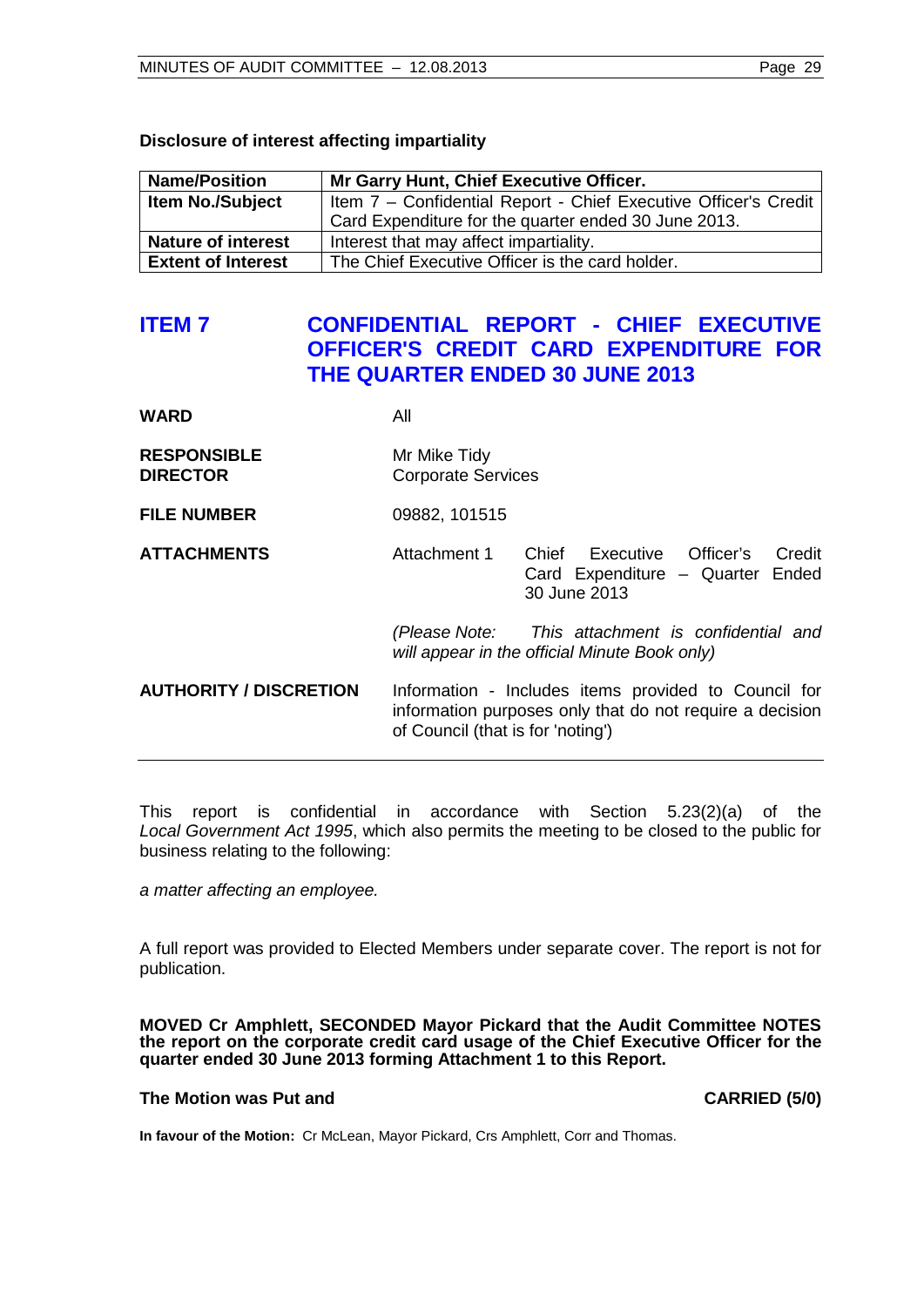# <span id="page-29-0"></span>**ITEM 8 HALF YEARLY REPORT WRITE OFF OF MONIES (1 JANUARY 2013 – 30 JUNE 2013)**

| <b>WARD</b>                           | All                                                                                                                                                    |
|---------------------------------------|--------------------------------------------------------------------------------------------------------------------------------------------------------|
| <b>RESPONSIBLE</b><br><b>DIRECTOR</b> | Mr Mike Tidy<br><b>Corporate Services</b>                                                                                                              |
| <b>FILE NUMBER</b>                    | 07032, 101515                                                                                                                                          |
| <b>ATTACHMENTS</b>                    | Nil.                                                                                                                                                   |
| <b>AUTHORITY / DISCRETION</b>         | Information - includes items provided to Council for<br>information purposes only that do not require a decision<br>of Council (that is for 'noting'). |

### **PURPOSE**

For the Audit Committee to be informed of monies written off under delegated authority.

### **EXECUTIVE SUMMARY**

The total amount written off under delegated authority during the six months ended 30 June 2013 came to \$13,434.62, mainly comprising 5,623 small amounts of unpaid rates and four other charges below the \$100 reportable limit totalling \$6,713.41.

The total amount includes the following reportable items written off on the recommendation of the City's debt collection agency:

- Six items of unpaid leisure centre membership fees totalling \$1,655.81.
- Two items of unpaid room hire fees of \$3,959.25.
- One item of Swimming Pool fee of \$149.09.
- One item of dog impound fee of \$254.55.
- One item of vegetation clearing of \$300.
- One item of installation of firebreak of \$130.00.
- One item of Fines Enforcement lodgement fees \$272.50.

It is recommended that the Audit Committee receives the report of amounts written off *under delegated authority for the period 1 January to 30 June 2013.*

### **BACKGROUND**

Section 6.12(1)(c) of the *Local Government Act 1995* gives the Council the power to write off any amount of money owing to the City.

At its meeting held on 6 June 2006 (CJ079-06/06 refers) Council approved to delegate to the Chief Executive Officer (CEO) the authority to write off monies owed to the City, subject to a report being provided to the Audit Committee on a six monthly basis on the exercise of this delegation for amounts between \$100 and \$20,000.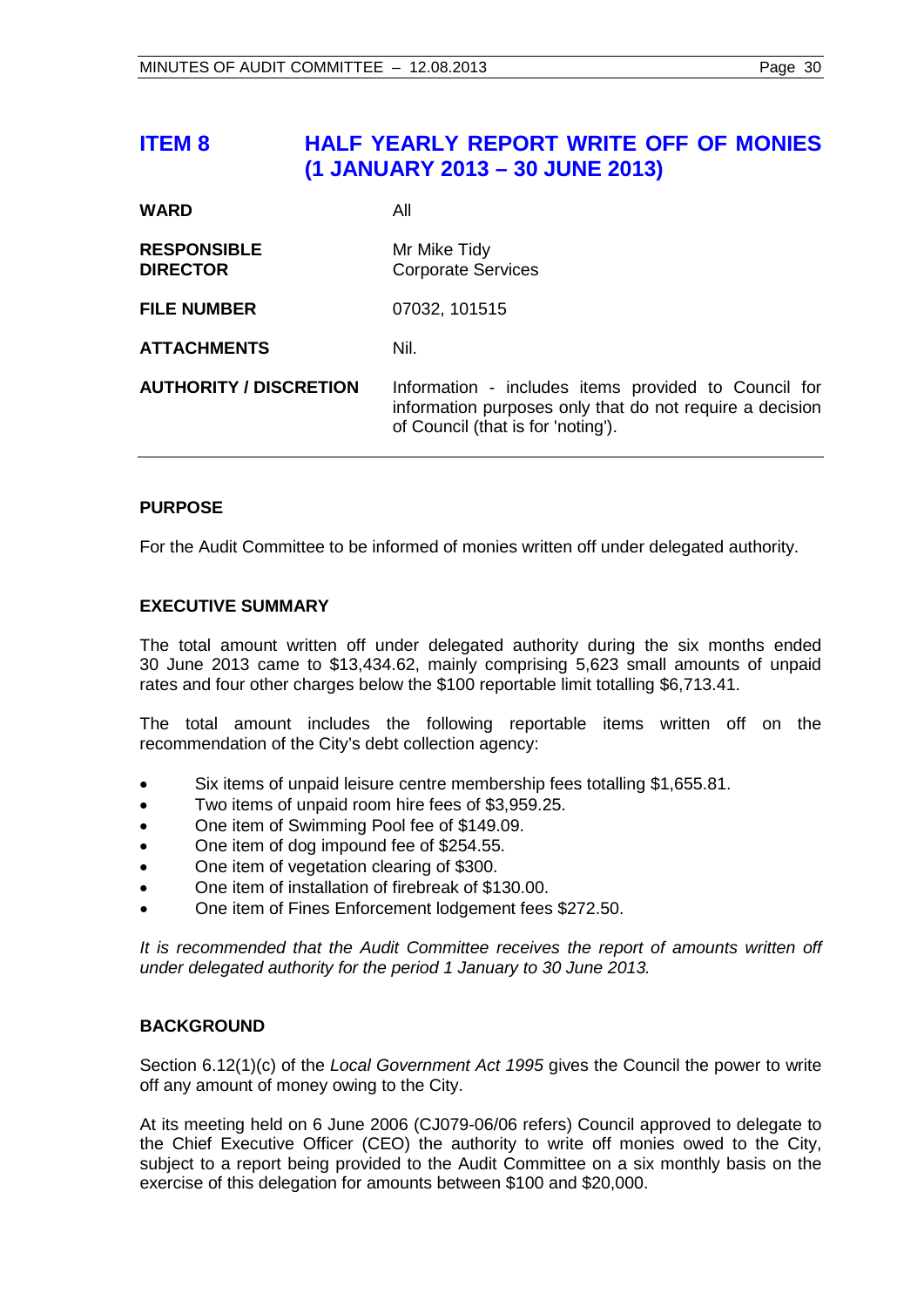The CEO under section 5.44 of the *Local Government Act 1995* has delegated his authority to nominated employees, up to the limits provided in the instrument of delegation.

### **DETAILS**

During the six months ended 30 June 2013 a total amount of \$13,434.61 was written off as unrecoverable. This amount included the following:

- 5,623 items of small rates balances that are below the reportable limit, totalling \$6,525.73, representing in the main rounding decimals or minor penalty interest charges for a few days late payment where ratepayers did not pay the penalty or the full penalty and the cost of collection was, for all practical purposes, proving to be uneconomical.
- Four small items comprising room hire cancellation fee and Anchors Holiday Program fees totalling \$187.68.

The following table provides the details of other reportable amounts written off during the six month period.

| <b>Item</b>    | Date of<br><b>Invoice</b> | <b>Debtor's Name</b>         | <b>Nature of Debt</b>                        | <b>Amount</b><br>\$ |
|----------------|---------------------------|------------------------------|----------------------------------------------|---------------------|
| 1              | 23/05/2011                | Stageworks                   | Beaumaris CC Room hire                       | 3,959.25            |
| $\overline{2}$ | 31/01/2011                | Jessica Bishop               | <b>CLC</b> Membership fee                    | 228.00              |
| 3              | 03/11/2011                | Benjamin Geldart             | <b>CLC</b> Membership fee                    | 123.27              |
| 4              | 03/11/2011                | <b>Ben Simcock</b>           | <b>CLC</b> Membership fee                    | 302.09              |
| 5              | 03/11/2011                | Jarryd Lynch                 | <b>CLC</b> Membership fee                    | 246.09              |
| 6              | 03/11/2011                | Tara Goodridge               | <b>CLC</b> Membership fee                    | 302.09              |
| 7              | 27/02/2012                | Pamela Daly                  | CLC Membership fee                           | 454.27              |
| 8              | 20/06/2011                | W C Keung S K Chau           | Swimming pool inspection                     | 149.09              |
| 9              | 18/01/2012                | Michiko Ishida               | Vegetation clearing                          | 300.00              |
| 10             | 18/01/2012                | Darkline Holdings Pty<br>Ltd | Installation of firebreak                    | 130.00              |
| 11             | 08/02/2012                | Steven Louwenhoven           | Dog impound fee                              | 254.55              |
| 12             | 31/08/2012                | David Green                  | Parking infringement<br>(FER) lodgement fees | 272.50              |
|                |                           |                              | <b>Total</b>                                 | 6,721.20            |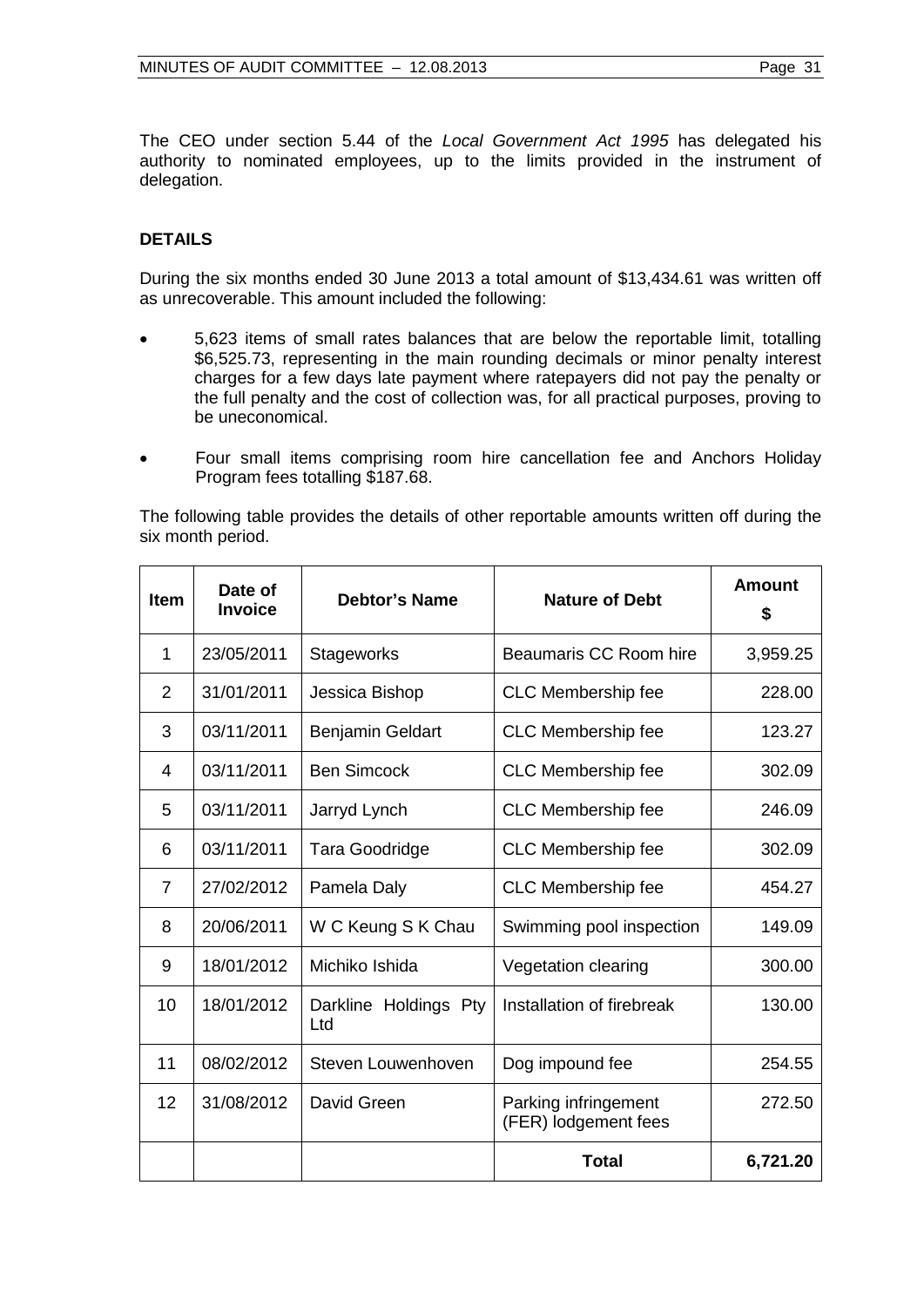- Item 1 relates to Beaumaris Community Centre room hire for the period January to June 2008. The debt was initially being followed up internally without success but was overlooked when passing debts on for recovery action by the debt collector. Subsequently, despite all efforts the debtor could not be traced and the ABN/ACN number could not be verified and the debt collection agency has recommended it be written off.
- Items 2-7 relate to Craigie Leisure Centre memberships which are direct debited to members' bank accounts on a monthly basis. When a direct debit is declined they are followed up with the member by phone and email. Up until early 2012 a greater amount of latitude was given in the follow up process which meant that a number of direct debit declines could accumulate before they were referred for debt collection. New follow up procedures and more recently the replacement of the booking system software has enabled tighter control over recovery action for unpaid memberships and access to the Centre when memberships are in arrears.
- Item 8 relates to a swimming pool inspection that was invoiced to the property owner prior to them disposing of the property. All recovery action has been unsuccessful. Procedures have changed since this time and swimming pool inspection fees for property owners are now all required to be paid in advance.
- Items 9-10 relate to firebreaks where property owners failed to install the breaks or to clear vegetation and it became necessary for the City to do the works and attempt to recover the costs. In the case of Item 9 the owners were not able to be traced and the Water Corporation took control of the property and sold it. In the case of Item 10 they are still the registered owners of the property concerned however the owner has not been able to be traced and the rates on the property remain unpaid for the last two years.
- Item 11 relates to the pound charges for a dog that the owner did not claim.
- Item 12 relates to a debtor, who is currently serving a prison sentence and will not be out of prison for some time. The debt was written off considering the unlikely chance of any recovery.

Debt recovery processes were initiated when payments were overdue. Debts were written off on the advice of the City's debt collection agency where the debtor could not be traced or it became uneconomical to take any legal action.

### **Issues and options considered**

Not applicable.

### **Legislation / Strategic Community Plan / policy implications**

| Legislation | Section 6.12(1)(c) of the Local Government Act 1995. |
|-------------|------------------------------------------------------|
|             | Section 5.42 of the Local Government Act 1995.       |
|             | Section 5.44 of the Local Government Act 1995.       |

### **Strategic Community Plan**

| <b>Key theme</b> | Financial Sustainability. |
|------------------|---------------------------|
|------------------|---------------------------|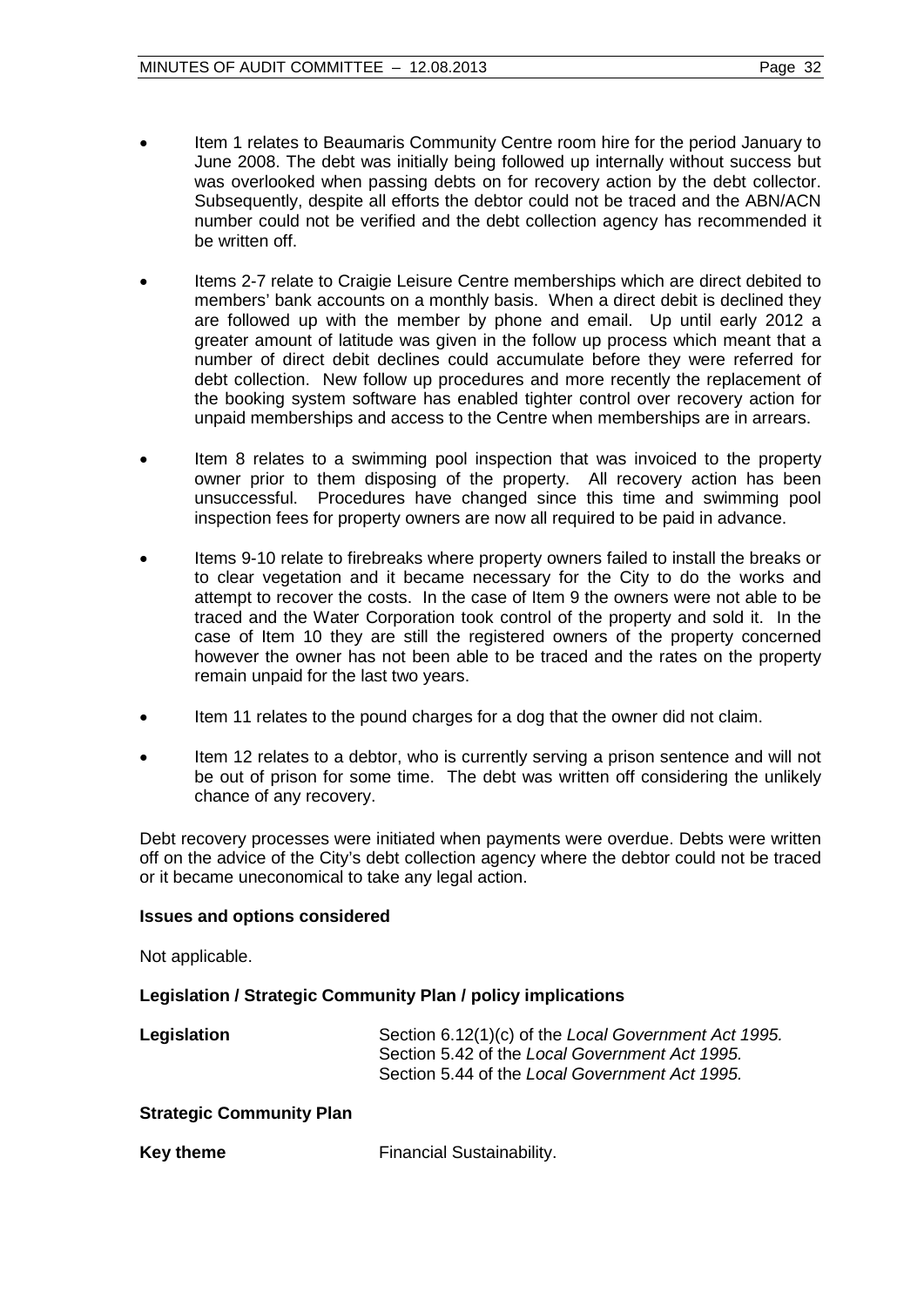| <b>Objective</b> | Effective management. |
|------------------|-----------------------|
|------------------|-----------------------|

**Strategic initiative** Not applicable.

**Policy** Not applicable.

### **Risk management considerations**

The amounts written off are immaterial in value and are either unrecoverable or uneconomical to recover, none of which represent a noteworthy financial risk to the City.

### **Financial/budget implications**

| Account no.                  | 3256                   |
|------------------------------|------------------------|
| <b>Budget Item</b>           | Bad Debts written off. |
| <b>Annual Budget</b>         | \$14,955               |
| <b>Year to Date Budget</b>   | \$14,955               |
| <b>Year to Date Actual</b>   | \$20,223               |
| <b>Year to Date variance</b> | (\$5,268)              |

### **Regional significance**

Not applicable.

### **Sustainability implications**

Not applicable.

### **Consultation**

Not applicable.

### **COMMENT**

Monies written off under delegated authority comprised 5,627 small items totalling \$6,713.41, all of which were below the \$100 reportable limit. The remaining 12 items totalling \$6,721.20 were all written off subsequent to debt recovery action undertaken wherever justified, and ultimately proving to be either uneconomical or impossible to recover.

### **VOTING REQUIREMENTS**

Not applicable.

**MOVED Cr Amphlett, SECONDED Mayor Pickard that the Audit Committee RECEIVES the report of monies written off under delegated authority for the period 1 January–30 June 2013.**

### **The Motion was Put and CARRIED (5/0)**

**In favour of the Motion:** Cr McLean, Mayor Pickard, Crs Amphlett, Corr and Thomas.